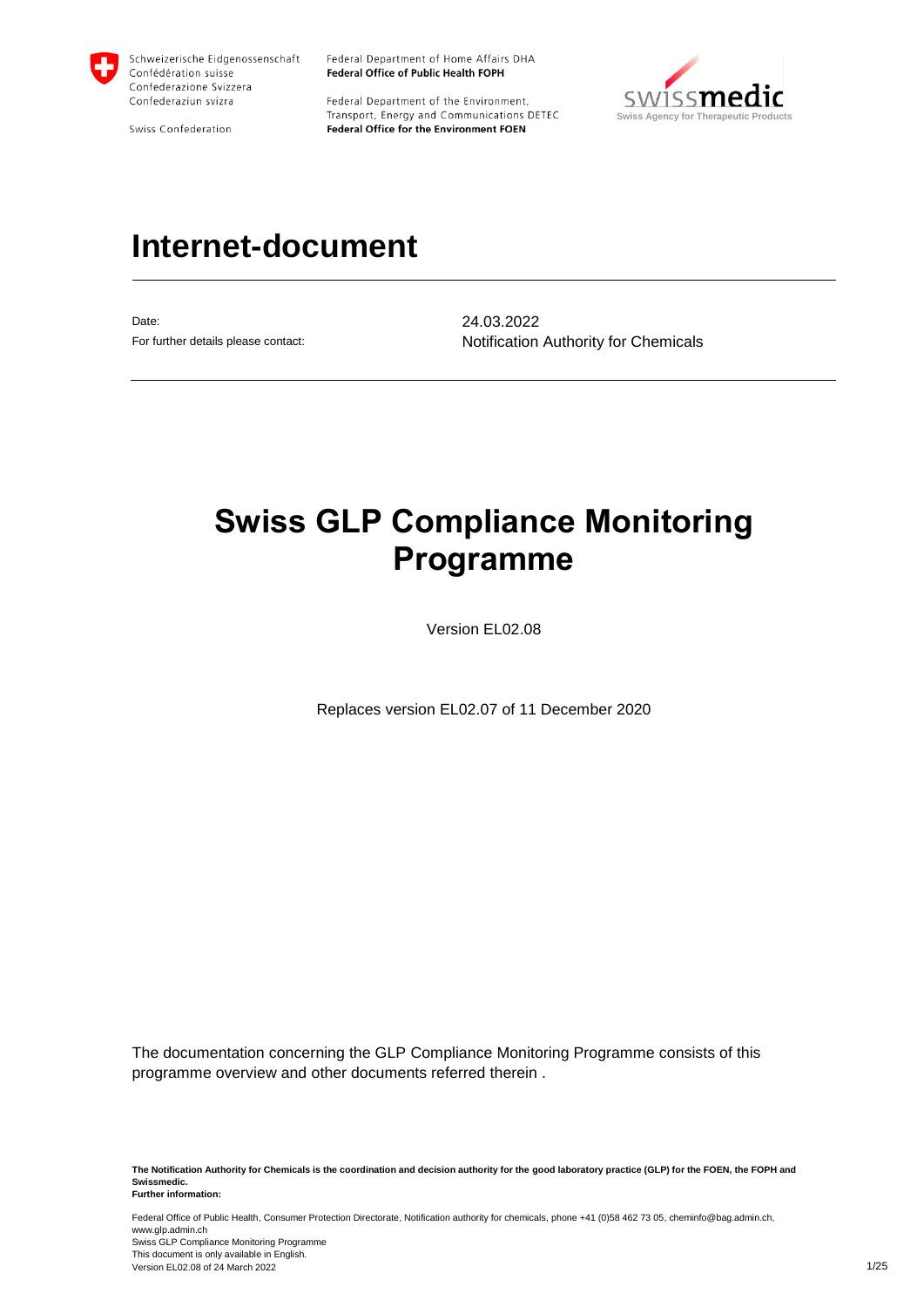| 1           | <b>Introduction</b>                                                           | 6  |
|-------------|-------------------------------------------------------------------------------|----|
| 1.1         |                                                                               |    |
| 1.2         |                                                                               |    |
| 1.3         |                                                                               |    |
| $\mathbf 2$ | <b>Scope of Good Laboratory Practice in Switzerland</b>                       | 8  |
| 2.1         |                                                                               |    |
| 2.2         |                                                                               |    |
| 2.3         |                                                                               |    |
| 3           | <b>Basis of GLP in Switzerland</b>                                            | 9  |
| 3.1         |                                                                               |    |
| 3.2         |                                                                               |    |
| 3.3         |                                                                               |    |
| 3.4         |                                                                               |    |
| 3.5         |                                                                               |    |
| 4           | <b>GLP Authorities in Switzerland</b>                                         | 11 |
| 4.1         |                                                                               |    |
| 4.2         |                                                                               |    |
| 4.2.1       |                                                                               |    |
| 4.2.2       |                                                                               |    |
| 4.2.3       |                                                                               |    |
| 4.2.4       |                                                                               |    |
| 4.3         |                                                                               |    |
| 4.3.1       |                                                                               |    |
| 4.3.2       |                                                                               |    |
| 4.3.3       |                                                                               |    |
| 4.3.4       |                                                                               |    |
| 4.4         |                                                                               |    |
| 4.4.1       |                                                                               |    |
| 4.4.2       | Responsibilities of the GLP Compliance Monitoring Units in the area of GLP 14 |    |
| 4.5         |                                                                               |    |
| 5           | <b>Framework and Scope of Monitoring</b>                                      | 18 |
| 5.1         |                                                                               |    |
| 5.2         |                                                                               |    |
| 5.2.1       |                                                                               |    |
| 5.3         |                                                                               |    |
| 5.3.1       |                                                                               |    |
| 5.3.2       |                                                                               |    |
| 5.3.3       |                                                                               |    |
| 5.3.4       |                                                                               |    |
| 5.3.5       |                                                                               |    |
| 5.3.6       |                                                                               |    |

#### **Further information:**

Federal Office of Public Health, Consumer Protection Directorate, Notification authority for chemicals, phone +41 (0)58 462 73 05, cheminfo@bag.admin.ch, www.glp.admin.ch Swiss GLP Compliance Monitoring Programme This document is only available in English. Version EL02.08 of 24 March 2022 2/25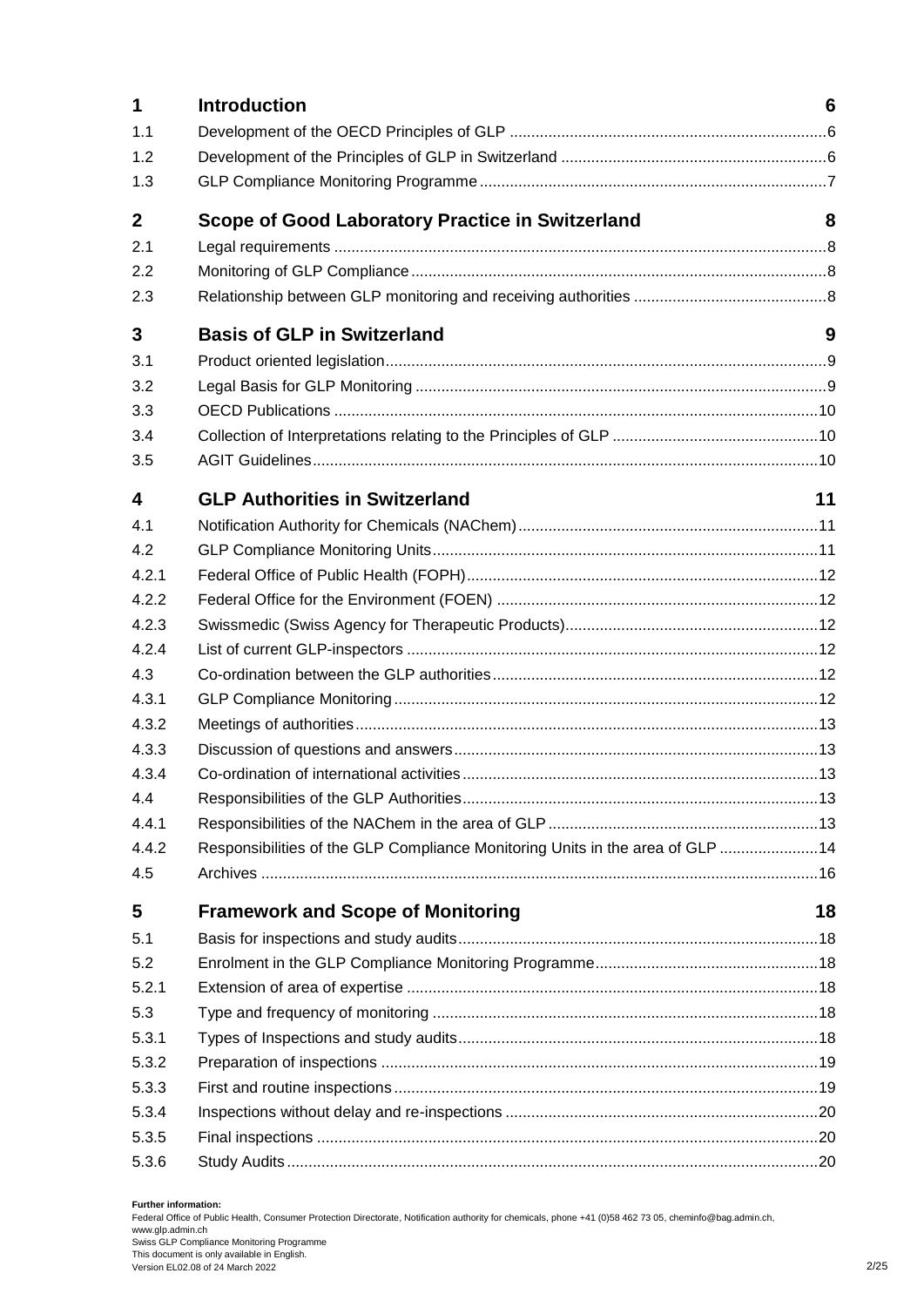| 5.4            |                                                                                     |    |
|----------------|-------------------------------------------------------------------------------------|----|
| 5.5            |                                                                                     |    |
| 5.6            |                                                                                     |    |
| 5.7            |                                                                                     |    |
| 5.8            |                                                                                     |    |
| 5.9            | Enrolment in the GLP register, confirmation of GLP compliance and GLP list 22       |    |
| 5.10           |                                                                                     |    |
| 5.11           |                                                                                     |    |
| 6              | Contacts between the GLP authorities and the test facilities                        | 24 |
| 6.1            |                                                                                     |    |
| 6.2            |                                                                                     |    |
| 6.3            |                                                                                     |    |
| $\overline{7}$ | <b>International Co-ordination</b>                                                  | 25 |
| 7.1            |                                                                                     |    |
| 7.2            |                                                                                     |    |
| 7.3            |                                                                                     |    |
| 7.4            | Requests from national GLP Monitoring Authorities of another MAD-adherent country25 |    |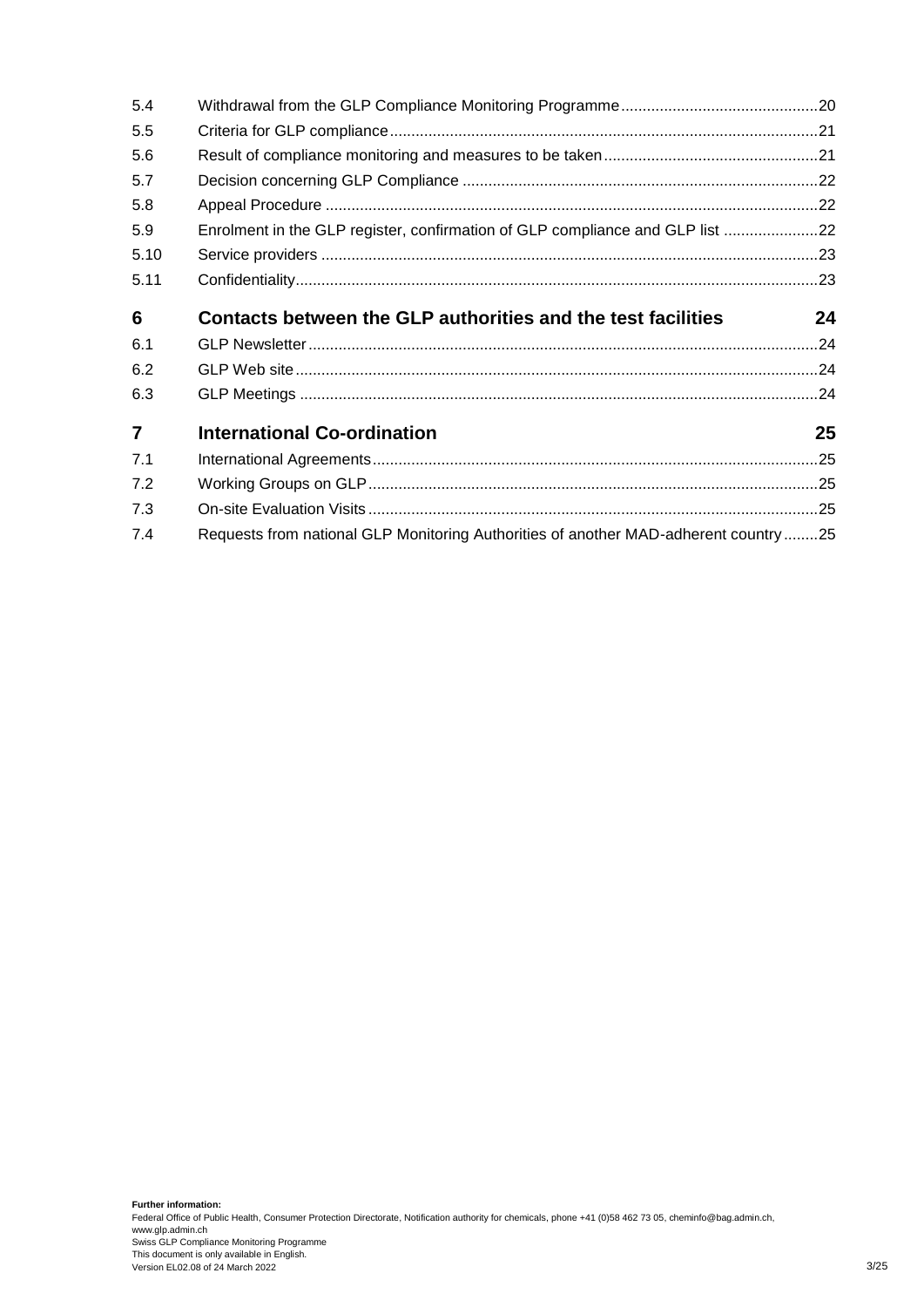## **Legislation Officially available documents** (links in [chapter 3.1\)](#page-8-1)

| <b>Title</b>                                                                             | German<br><b>Version</b> | <b>French</b><br><b>Version</b> | Italian<br><b>Version</b> | <b>English</b><br><b>Version</b><br>(Status) |
|------------------------------------------------------------------------------------------|--------------------------|---------------------------------|---------------------------|----------------------------------------------|
| Ordinance on Chemicals (SR 813.11)                                                       | current                  | current                         | current                   | available                                    |
| Ordinance on Biocidal Products (SR 813.12)                                               | current                  | current                         | current                   | available                                    |
| Ordinance on Pesticides (SR 916.161)                                                     | current                  | current                         | current                   |                                              |
| Ordinance on Medicinal Products (SR 812.212.21)                                          | current                  | current                         | current                   |                                              |
| Ordinance on Good Laboratory Practice (SR<br>813.112.1)                                  | current                  | current                         | current                   | 01.12.2012                                   |
| Directive 2004/9/EC                                                                      | current                  | current                         | current                   | 11.02.2004                                   |
| Federal Personnel Law (SR 172.220.1)                                                     | current                  | current                         | current                   |                                              |
| Federal Personnel Ordinance (SR 172.220.11.3)                                            | current                  | current                         | current                   |                                              |
| Ordinance on the Personnel of the Swiss Agency of<br>Therapeutic Products (SR 812.215.4) | current                  | current                         | current                   |                                              |

## **Guidelines**

**Edited by the GLP Compliance Monitoring Units** (links in chapters [3.4](#page-9-1) (Interpretations) and [3.5](#page-9-3) (AGIT Guidelines)).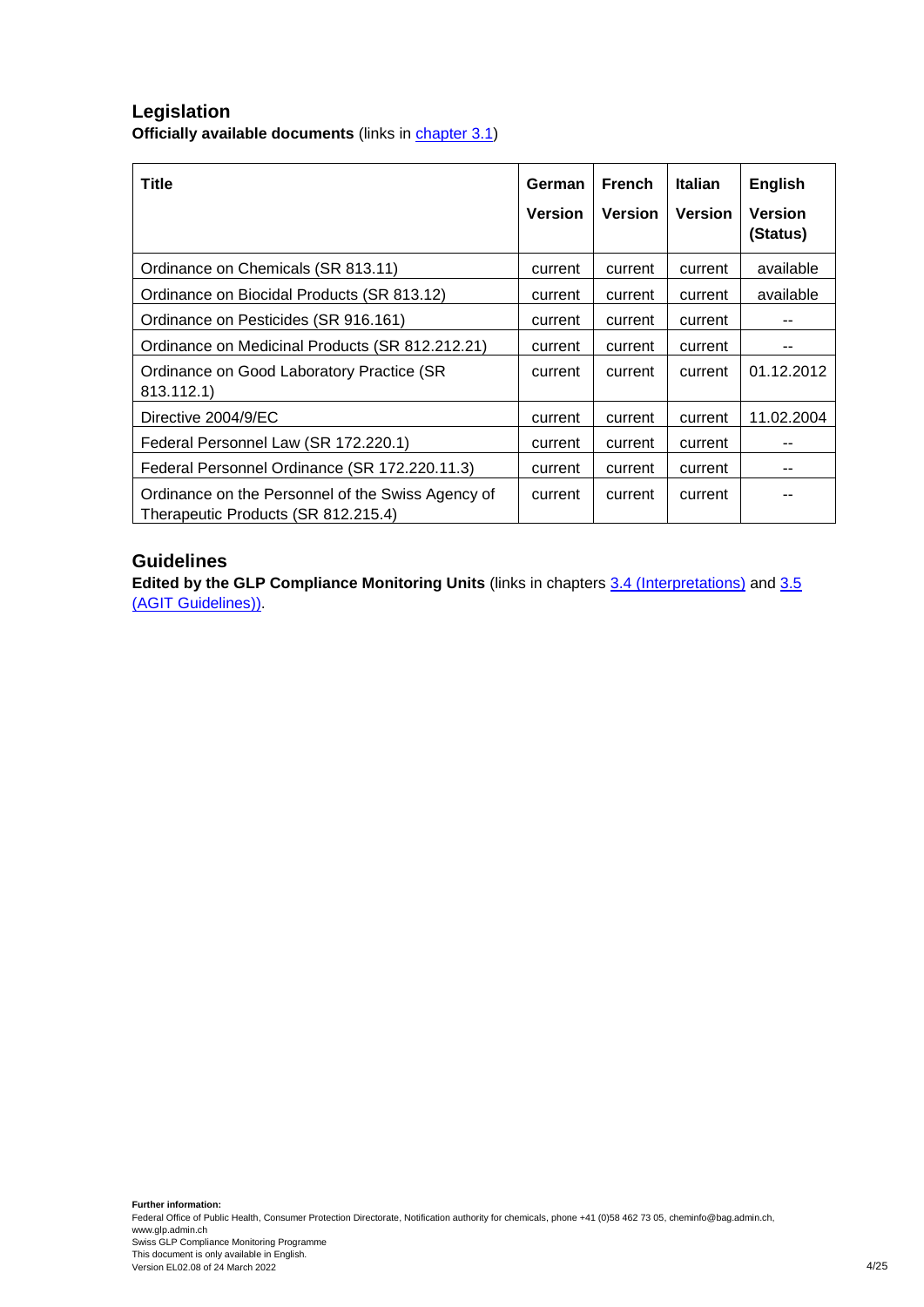# Approval of the GLP Compliance Monitoring Programme

This version comes into force on 24 March 2022

**Signatures** 

Notification Authority for Chemicals (NAChem):

Date: 24 March 2022 Mauro Schindler:

GLP Compliance Monitoring Unit at the Federal Office of Public Health (FOPH):

Date: 23 March 2022 Martine Bourqui-Pittet:

GLP Compliance Monitoring Unit at the Federal Office for the Environment (FOEN):

Date: 23 March 2022 Christoph Moor:

GLP Compliance Monitoring Unit at Swissmedic (Swiss Agency for Therapeutic Products):

Date: 22 March 2022 **Elisabeth Klenke:**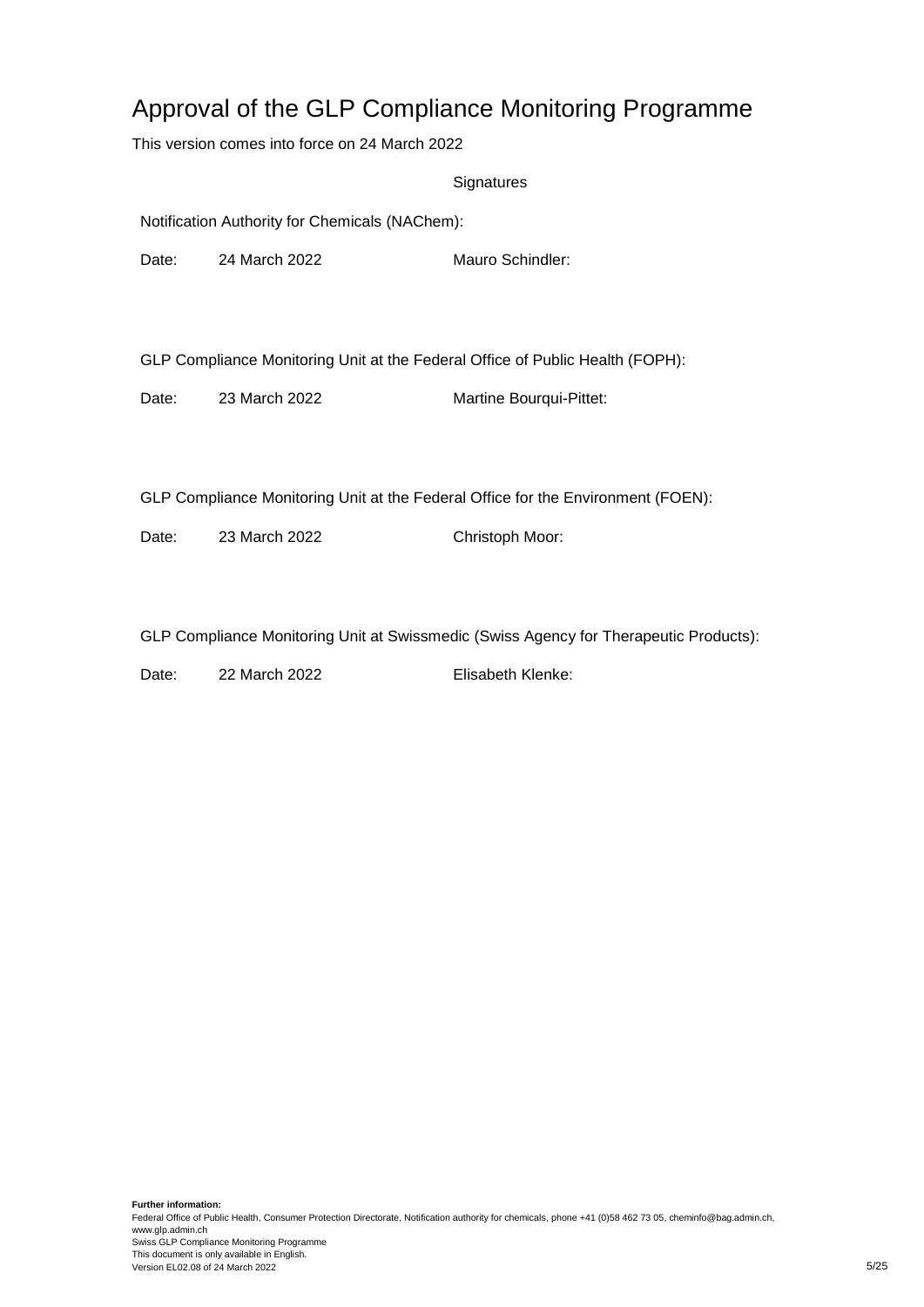## <span id="page-5-0"></span>**1 Introduction**

## <span id="page-5-1"></span>**1.1 Development of the OECD Principles of GLP**

The Organisation for Economic Co-operation and Development (OECD) is an intergovernmental organisation in which representatives of member countries meet to co-ordinate and harmonize policies, discuss issues of mutual concern, and work together to respond to international problems. Switzerland joined the OECD on 28 September 1961 and has adopted decisions issued by the OECD Council since then.

In 1978, an expert group with Swiss representation elaborated the first version of the *OECD Principles of Good Laboratory Practice* (GLP) to promote the quality and validity of test data used for determining the safety of chemicals and chemical products. These Principles were based on the 1976 *GLP Regulations for non-clinical Laboratory Studies* of the U.S. Food and Drug Administration (FDA). The Principles of GLP were formally recommended for use in Member countries by the OECD Council in 1981. They were set out in Annex II as an integral part of the Council Decision on *Mutual Acceptance of Data in the Assessment of Chemicals* [C(81)30(Final)]. The implementation of comparable compliance monitoring procedures and international acceptance among Member countries was promoted by the Council via the Recommendation concerning the *Mutual Recognition of Compliance with Good Laboratory Practice* [C(83)95(Final)] in 1983, which outlines basic characteristics of the procedures for monitoring compliance.

A Working Group on *Mutual Recognition of Compliance with GLP* was established in 1985 and developed *i.a*. *Guides for Compliance Monitoring Procedures for Good Laboratory Practice*, which concern the requisites of administration, personnel and GLP compliance monitoring programmes. An abridged version was annexed to the 1989 Council Decision-Recommendation on *Compliance with Principles of Good Laboratory Practice* [C(89)87(Final)], which superseded and replaced the 1983 Council Act. The Principles of GLP were revised by an expert working group, reviewed by the relevant policy bodies of the Organisation and adopted on 26 November 1997 [C (97) 186(final)] by the OECD Council.

The purpose of the Principles of GLP is:

- Studies performed to assess the effects of chemicals with respect to human health and/or the environment shall be carried out and documented in such a way that the results can be understood and reproduced at any time by others. Being comprehensible is important since results are often only submitted to the authorities years later as a basis for the assessment.
- Test results obtained in compliance with GLP are to be mutually accepted by the health and environment authorities of the OECD member states. Therefore, multiple testing can be avoided, and the number of animal studies can be reduced.

## <span id="page-5-2"></span>**1.2 Development of the Principles of GLP in Switzerland**

After the publication of the 1976 FDA GLP regulations, Swiss pharmaceuticals could no longer be exported to the USA, since according to article 271 of the Swiss Penal Code, inspections in Switzerland could not be carried out by representatives of a foreign authority. This trade barrier was overcome by setting up an inspection system and a bilateral agreement with the USA on the mutual acceptance of GLP inspections. In the following years, the Intercantonal Office for the Control of Medicines (IOCM, now Swissmedic) together with representatives of industry and the Federal Office of Public Health (FOPH), published the *IOCM Guide concerning Good Laboratory Practice for nonclinical laboratory Experiments* (28 April 1980). In March 1986, this guide was replaced by *Procedures and Principles of Good Laboratory Practice (GLP) in Switzerland* based on the OECD Principles of 1981, which was in force for pharmaceuticals and chemicals until February 2000.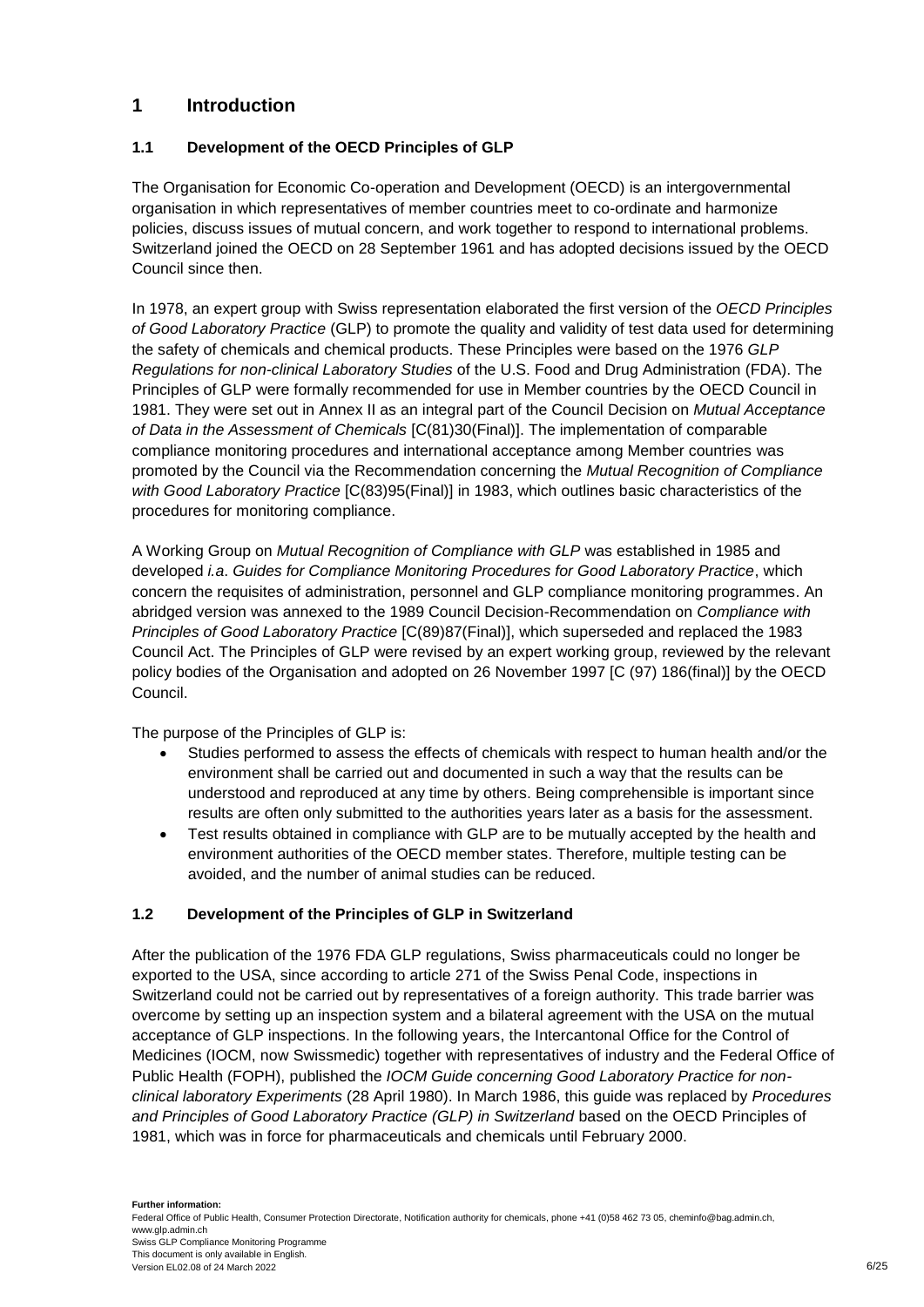On 1 March 2000, the Ordinance on Good Laboratory Practice (OGLP) came into force. The GLP requirements, based on the OECD Principles as revised in 1987, and compliance monitoring were now legally binding.

However, pharmaceuticals were not within the scope of the OGLP since they were under cantonal jurisdiction. The monitoring of GLP compliance was carried out based on the 1997 revision of the OECD Principles by the IOCM and published in the IOCM's monthly report of February 2000. When the Ordinance on Medicinal Products came into effect on 1 January 2002 these products were fully integrated in the scope of the OGLP.

Due to the revision of the Swiss legislation on chemicals in 2005, the Federal Council decided to revise the OGLP consolidating all aspects related to the monitoring of the GLP Principles. The Notification Authority for Chemicals (NAChem) was established as coordinator with administrative tasks. The Principles of GLP themselves remained unchanged in this revision. The revised OGLP became effective on 1 August 2005.

Editorial changes to article 3 of the OGLP were made in 2012 to use identical terms for the areas of expertise as on the OECD level. These changes became effective on 1 December 2012.

## <span id="page-6-0"></span>**1.3 GLP Compliance Monitoring Programme**

According to the decision/recommendation of the OECD Council of 2 October 1989 on *Compliance with Principles of Good Laboratory Practice* [C (89) 87(Final)], each OECD member state is required to establish a national GLP Compliance Monitoring Programme as outlined in the *Revised Guides for Compliance Monitoring Procedures for Good Laboratory Practice*, (OECD Series on Principles of Good Laboratory Practice and Compliance Monitoring, Number 2, (revised), 1995).

The Swiss GLP Compliance Monitoring Programme describes responsibilities and procedures including inspections of the test facilities and study audits by the national GLP Compliance Monitoring Units. It consists of this overview document and other documents referred therein. The GLP Compliance Monitoring Programme is reviewed on an annual basis and updates can be initiated by each GLP authority (see [Chapter 4\)](#page-10-1). The NAChem is responsible for coordinating the revision. A new version is accepted by dated signature of the GLP authorities and archived by the NAChem. The GLP Compliance Monitoring Programme is published in English only, on the web site [www.glp.admin.ch.](http://www.glp.admin.ch/)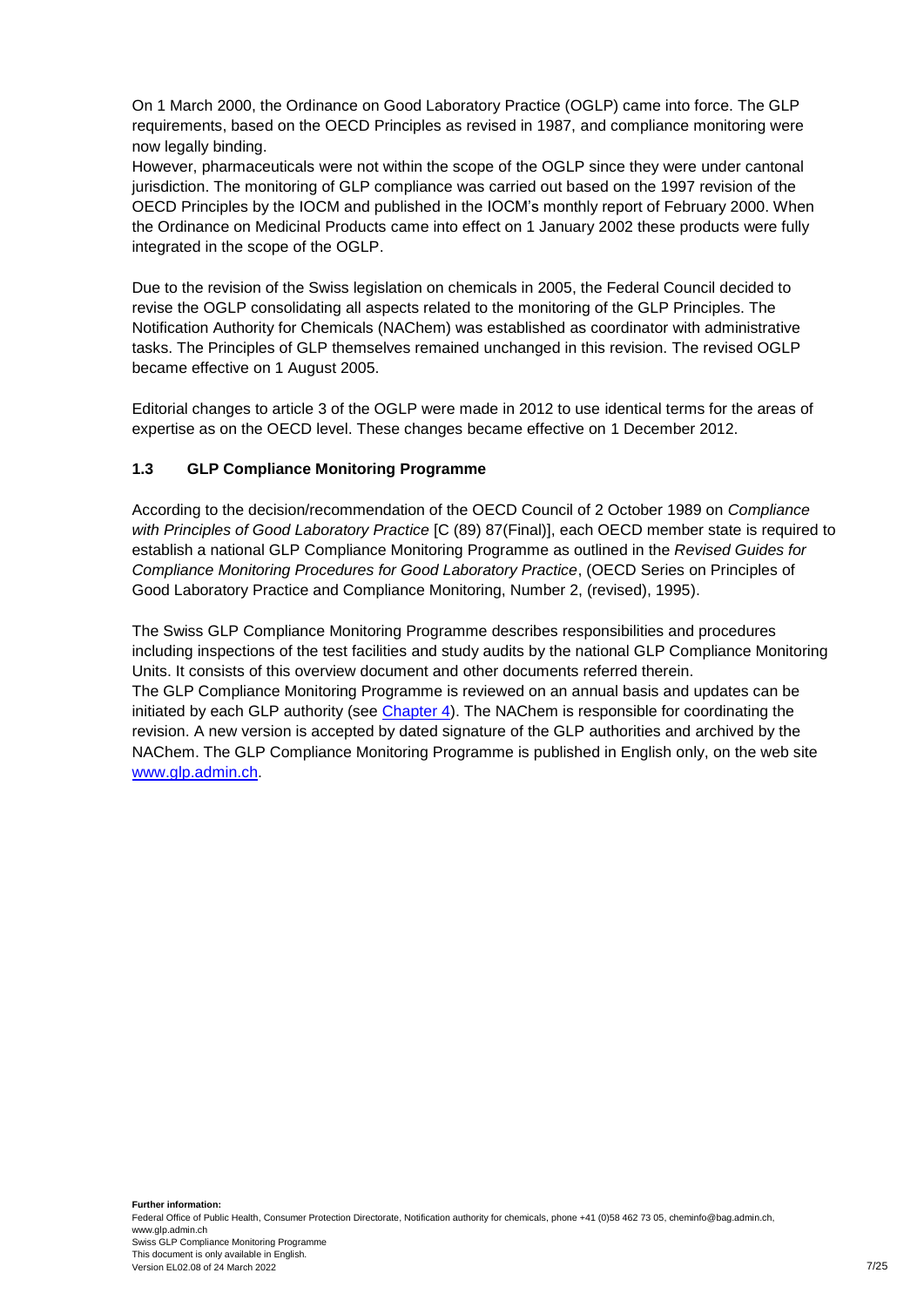## <span id="page-7-0"></span>**2 Scope of Good Laboratory Practice in Switzerland**

## <span id="page-7-1"></span>**2.1 Legal requirements**

In Switzerland, compliance with GLP is required for the non-clinical safety studies supporting the notification / authorisation within the following areas:

- pharmaceuticals
- agrochemicals
- industrial chemicals
- biocides

More details are given in the product oriented legislation (see [chapter 3.1\)](#page-8-1)

## <span id="page-7-2"></span>**2.2 Monitoring of GLP Compliance**

The Principles of GLP are applied to non-clinical studies of test items, which are:

- a. performed under laboratory, greenhouse or field conditions.
- b. for the purpose of obtaining data about the characteristics and the human safety and environmental safety of a test item.
- c. required by the regulatory authorities for the purpose of registering or licensing.

Test items are considered to be chemically synthesized materials such as pharmaceutical products, agrochemicals, cosmetics, veterinary medical products, medical devices, food additives, feed additives and industrial chemicals, but can also be of natural or biological origin, as well as living organisms.

According to the OGLP, the areas of expertise of a test facility should be categorised as follows:

- 1) physical-chemical testing, PCT
- 2) toxicity studies, TOX
- 3) mutagenicity studies, MUT
- 4) environmental toxicity studies on aquatic and terrestrial organisms, ECT
- 5) studies on behavior in water, soil and air; bioaccumulation, ENF
- 6) residue studies, RES
- 7) studies on effects on mesocosms and natural ecosystems, EMN
- 8) analytical and clinical chemistry testing, ACC
- 9) other studies, specify, OTH

For clinical studies, efficacy studies, and studies for private customers, GLP is not required. The GLP Compliance Monitoring Units do not inspect studies that are not subject to GLP regulations.

Test facilities performing bioanalytics of animal and human plasma samples may be subject to a joint inspection with the GCP Inspectorate Unit at the Clinical Trial Division at Swissmedic.

## <span id="page-7-3"></span>**2.3 Relationship between GLP monitoring and receiving authorities**

There is a close relationship between GLP monitoring and receiving authorities. Some GLP inspectors also act as assessors at the receiving authorities. This is described in the corresponding job descriptions.

<span id="page-7-4"></span>Pivotal aspects on GLP and the mutual acceptance of data (MAD) system are made available to the receiving authorities in the "vademecum" document which complements OECD advisory document number 20.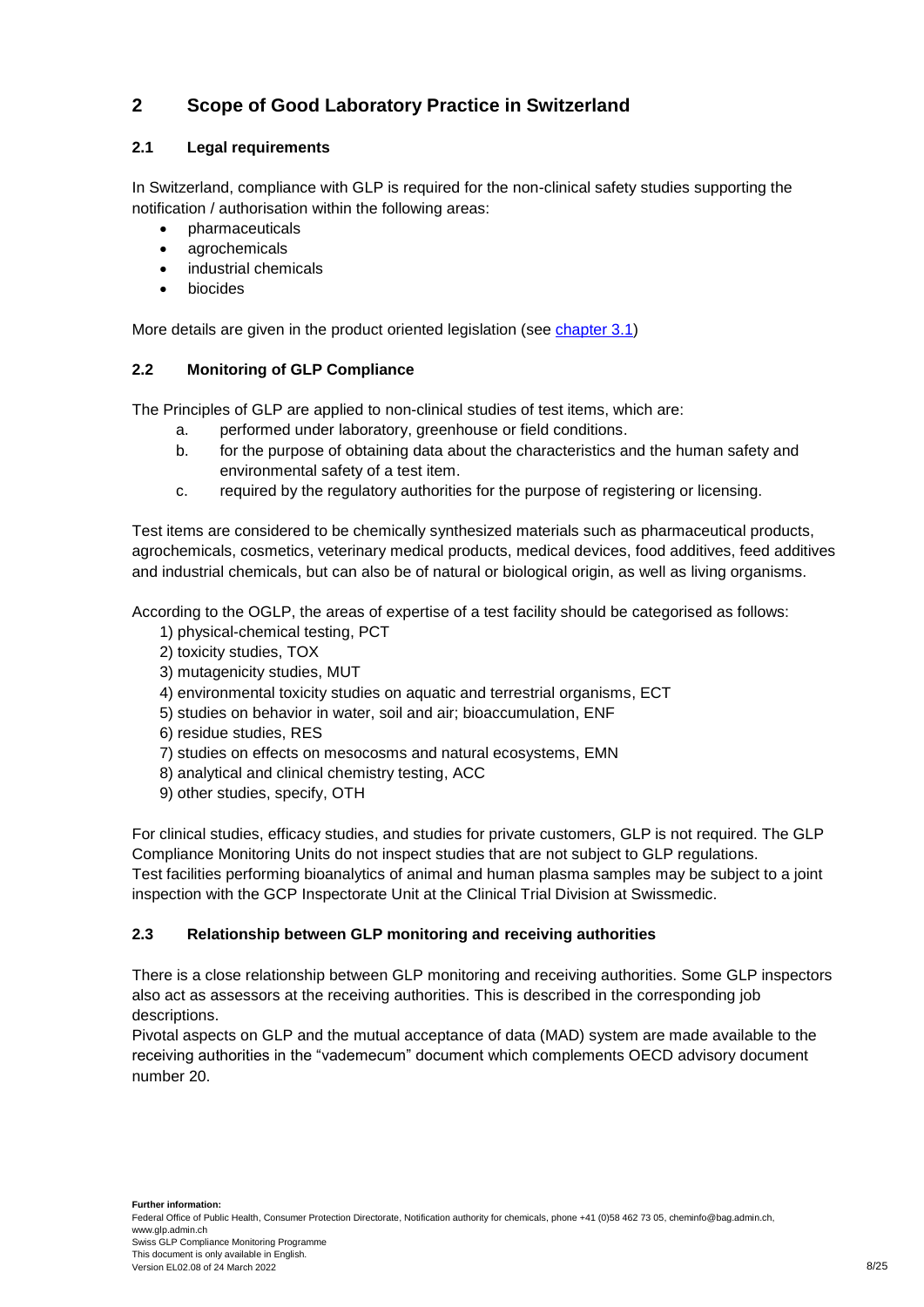## <span id="page-8-0"></span>**3 Basis of GLP in Switzerland**

## <span id="page-8-1"></span>**3.1 Product oriented legislation**

The legal basis for the GLP requirement by the receiving authorities is established in the following legislation:

| Industrial Chemicals: |                                                 |                                   |                                  |  |
|-----------------------|-------------------------------------------------|-----------------------------------|----------------------------------|--|
| Chemikalienverordnung | <b>Ordonnance sur les</b><br>produits chimiques | Ordinanza sui prodotti<br>chimici | Ordinance on<br><b>Chemicals</b> |  |
| Artikel 43            | Article 43                                      | Articolo 43                       | Article 43                       |  |

#### Biocides:

| Biozidprodukte- | Ordonnance sur les | Ordinanza sui biocidi | <b>Ordinance on Biocidal</b> |
|-----------------|--------------------|-----------------------|------------------------------|
| verordnung      | produits biocides  |                       | <b>Products</b>              |
| Anhang 5        | Annexe 5           | Allegato 5            | appendix 5                   |

#### Agrochemicals:

| Pflanzenschutzmittel-<br>verordnung | Ordonnance sur les<br>produits<br>phytosanitaires | Ordinanza sui prodotti<br>fitosanitari | Ordinance on<br>Pesticides               |
|-------------------------------------|---------------------------------------------------|----------------------------------------|------------------------------------------|
| Anhänge 5 und 6                     | Annexes 5 et 6                                    | Allegati 5 e 6                         | appendix 5 and 6 (no<br>English version) |

#### Pharmaceuticals:

| Arzneimittelverordnung | Ordonnance sur les | Ordinanza sui | Ordinance on              |
|------------------------|--------------------|---------------|---------------------------|
|                        | médicaments        | medicamenti   | <b>Medicinal Products</b> |
| Artikel 67             | Article 67         | Articolo 67   | not available             |

## <span id="page-8-2"></span>**3.2 Legal Basis for GLP Monitoring**

The legal basis for monitoring GLP compliance in Switzerland is established in the Ordinance on Good Laboratory Practice (OGLP).

| Verordnung über die     | Ordonnance sur les  | Drdinanza sulla buona   | I Ordinance on Good        |
|-------------------------|---------------------|-------------------------|----------------------------|
| <b>Gute Laborpraxis</b> | bonnes pratiques de | l prassi di laboratorio | <b>Laboratory Practice</b> |
| (GLPV)                  | laboratoire (OBPL)  | (OBPL)                  | (OGLP)                     |
|                         |                     |                         |                            |

Annexes 1 and 2 of the OGLP reproduce the definition of terms and GLP Principles defined in the OECD document No. 1 *Principles of Good Laboratory Practice (as revised in 1997*).

According to article 9 of the OGLP, inspections and study audits shall be carried out according to the guidelines in Sections A and B of Annex I of the Directive 2004/9/EC of the European Parliament and of the Council of 11 February 2004 on the Inspection and Verification of Good Laboratory Practice (GLP). This directive is based on the OECD document No. 3 *Revised Guidance for the Conduct of Laboratory Inspections and Study Audits*.

| <b>RICHTLINIE</b> | <b>DIRECTIVE</b> | DIRETTIVA 2004/9/CE   DIRECTIVE |           |
|-------------------|------------------|---------------------------------|-----------|
| 2004/9/EG         | 2004/9/CE        |                                 | 2004/9/EC |

**Further information:**

Swiss GLP Compliance Monitoring Programme This document is only available in English.

Federal Office of Public Health, Consumer Protection Directorate, Notification authority for chemicals, phone +41 (0)58 462 73 05, cheminfo@bag.admin.ch, www.glp.admin.ch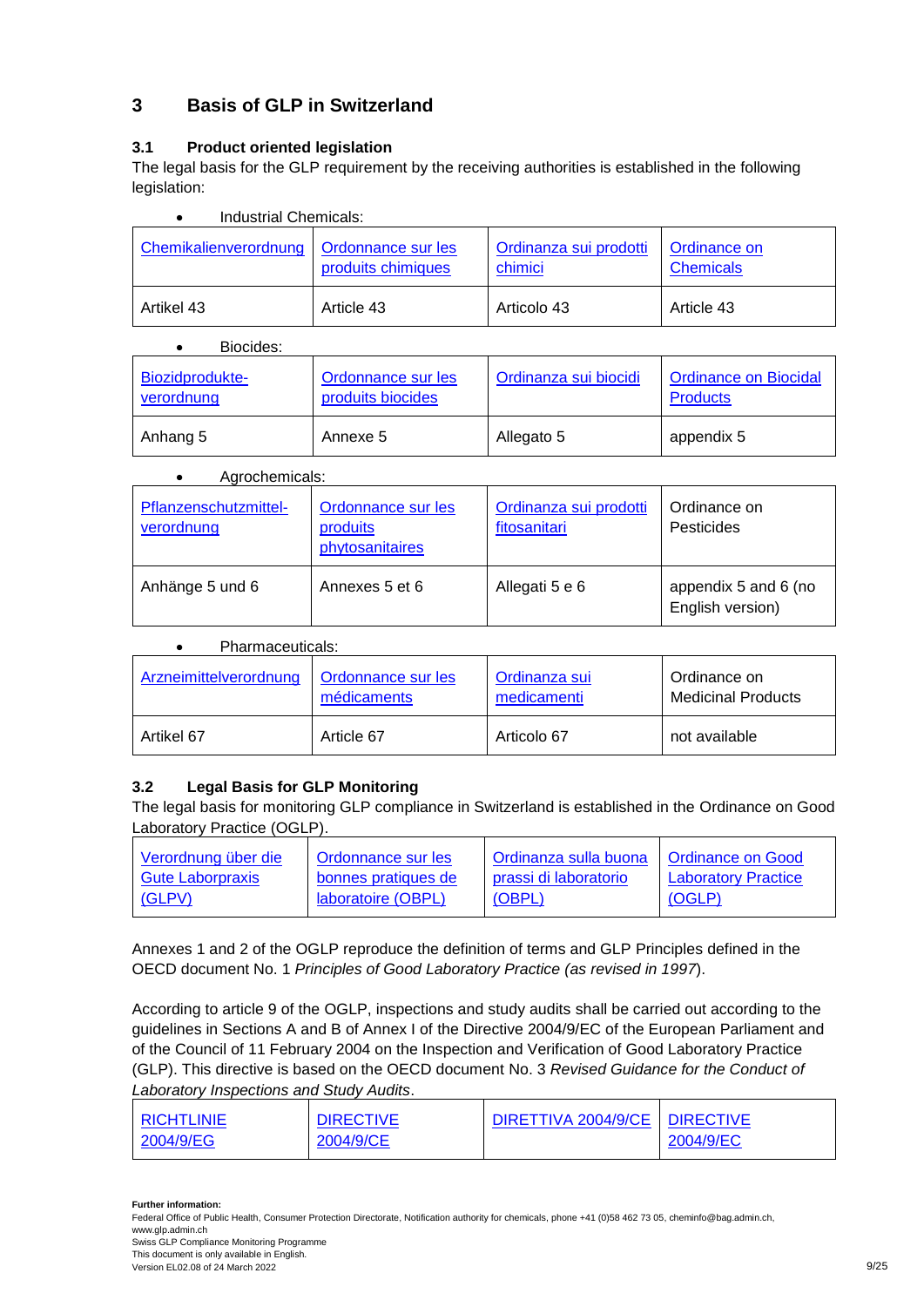## <span id="page-9-0"></span>**3.3 OECD Publications**

The GLP Compliance Monitoring Programme is mainly based on the OECD documents: [OECD Series on Principles of Good Laboratory Practice \(GLP\) and Compliance Monitoring.](http://www.oecd.org/document/63/0,3746,en_2649_37465_2346175_1_1_1_37465,00.html)

The inspectors use the OECD publications to interpret the Principles of GLP, even if they are not integrated into the legislation. The Directive 2004/9/EC concerning inspections and verification of the GLP Principles indicates under part B, introduction, that "*further clarification of many of the points … may be obtained by referring to the OECD consensus documents …*".

## <span id="page-9-1"></span>**3.4 Collection of Interpretations relating to the Principles of GLP**

Questions relating to the Principles of GLP may be raised by the GLP authorities or test facilities. To ensure uniform interpretation these questions are discussed among the GLP Compliance Monitoring Units. A list of interpretations of general interest is available on the GLP web site. Any changes in this list are communicated via the annual GLP Newsletter.

<span id="page-9-3"></span>According to article 4 paragraph 2 of the OGLP, the published interpretations are to be considered as guidelines for the test facilities. **[Swiss Interpretation of the GLP Principles](https://www.anmeldestelle.admin.ch/chem/de/home/themen/gute-laborpraxis/interpretationen.html)** 

#### <span id="page-9-2"></span>**3.5 AGIT Guidelines**

The Working Group of Information Technology (AGIT) consists of representatives of the GLP Compliance Monitoring Units and invited experts from the industry. Several documents related to information technology in a GLP environment have been developed. These documents are considered to be interpretations of the Principles according to article 4 paragraph 2 of the OGLP. AGIT guidelines are available online [\(AGIT documents\)](https://www.anmeldestelle.admin.ch/chem/en/home/themen/gute-laborpraxis/agit.html).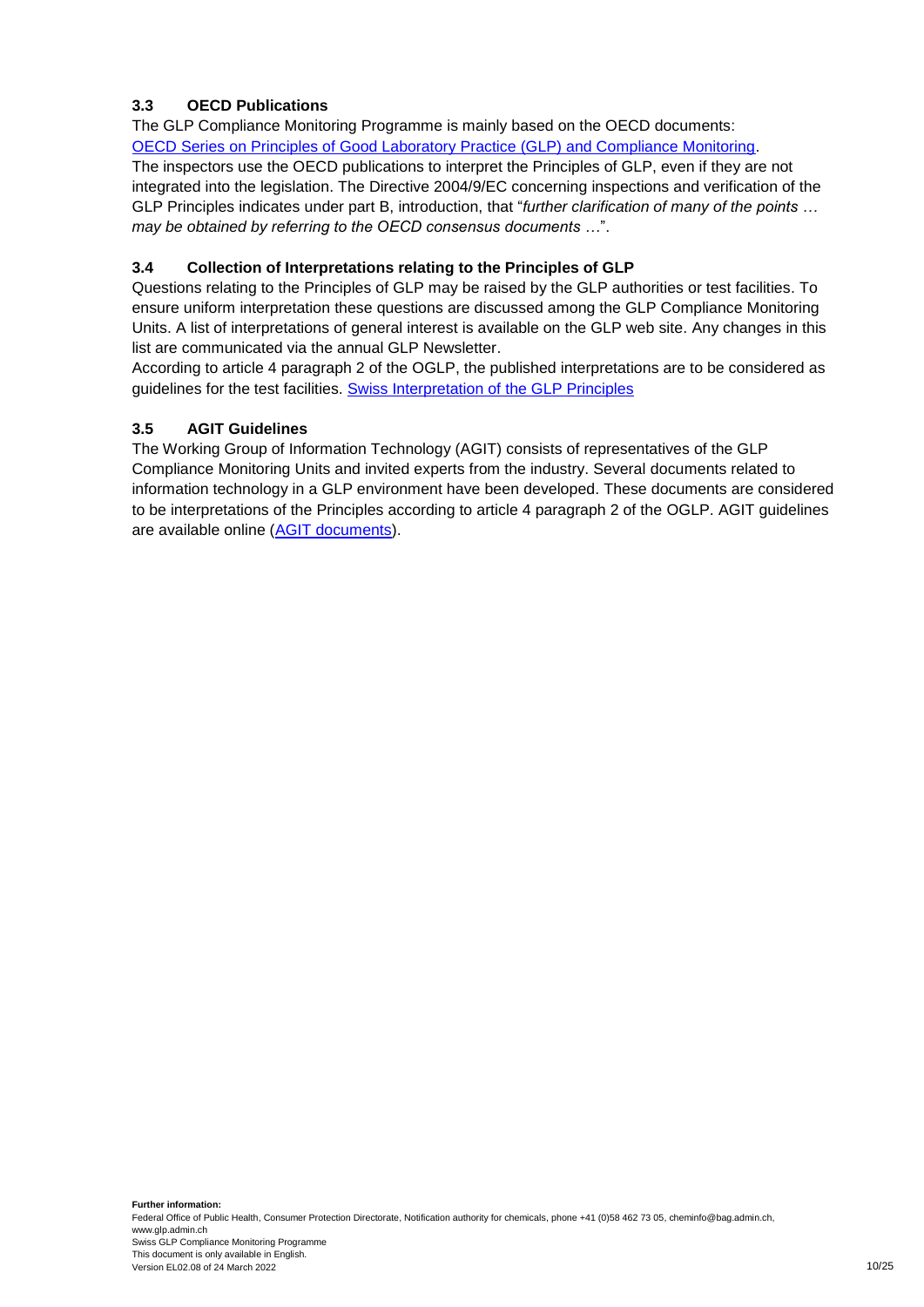## <span id="page-10-0"></span>**4 GLP Authorities in Switzerland**

## <span id="page-10-1"></span>**4.1 Notification Authority for Chemicals (NAChem)**

The OGLP of 18 May 2005 introduced the NAChem as coordinative body for the GLP Compliance Monitoring Programme. For administrative reasons, the Notification Authority is integrated into the Federal Office of Public Health, but it represents equally the interests of all GLP Compliance Monitoring Units.

Head of the NAChem: Mauro Schindler

Address of the GLP point of contact at the NAChem:

Federal Office of Public Health Directorate of Health Protection Notification Authority for Chemicals Ms. Diana Burkhalter CH - 3003 Bern Tel: +41 58 462 95 30 Email: diana.burkhalter@bag.admin.ch

## <span id="page-10-2"></span>**4.2 GLP Compliance Monitoring Units**

Due to the different product legislation (listed in [chapter 3\)](#page-7-4), there are three GLP Compliance Monitoring Units in Switzerland:

- a. Federal Office of Public Health (FOPH) in the Federal Department of Home Affairs
- b. Federal Office for the Environment (FOEN) in the Federal Department for the Environment, Transport, Energy and Communication
- c. Swissmedic (Swiss Agency for Therapeutic Products) in the Federal Department of Home Affairs

| Area of expertise                  | Swissmedic | <b>FOPH</b> | <b>FOEN</b> |
|------------------------------------|------------|-------------|-------------|
| physical - chemical testing (PCT)  |            |             |             |
| toxicity studies (TOX)             |            |             |             |
| mutagenicity studies (MUT)         |            |             |             |
| environmental toxicity studies on  |            |             |             |
| aquatic and terrestrial organisms  |            |             |             |
| (ECT)                              |            |             |             |
| studies on behavior in water, soil |            |             |             |
| and air; bioaccumulation (ENF)     |            |             |             |
| residue studies (RES)              |            |             |             |
| studies on effects on mesocosms    |            |             |             |
| and natural ecosystems (EMN)       |            |             |             |
| analytical and clinical chemistry  |            |             |             |
| testing (ACC)                      |            |             |             |
| other studies, specify (OTH)       |            |             |             |

The responsibilities of the three authorities are defined in article 8 OGLP and can be represented as follows:

The nature of the test items is considered for the assignment to one of the authorities: *e.g.* studies on pharmaceuticals are assigned in priority to Swissmedic, however, other assignments can be decided.

Despite their different responsibilities, the three GLP Compliance Monitoring Units use the same basis for their activities, and ensure that their responsibilities are executed in a uniform way. Each of the three GLP Compliance Monitoring units has a team of GLP inspectors, which is in charge of carrying out the GLP Compliance Monitoring Programme. Since 2019, inspections are carried out by mixed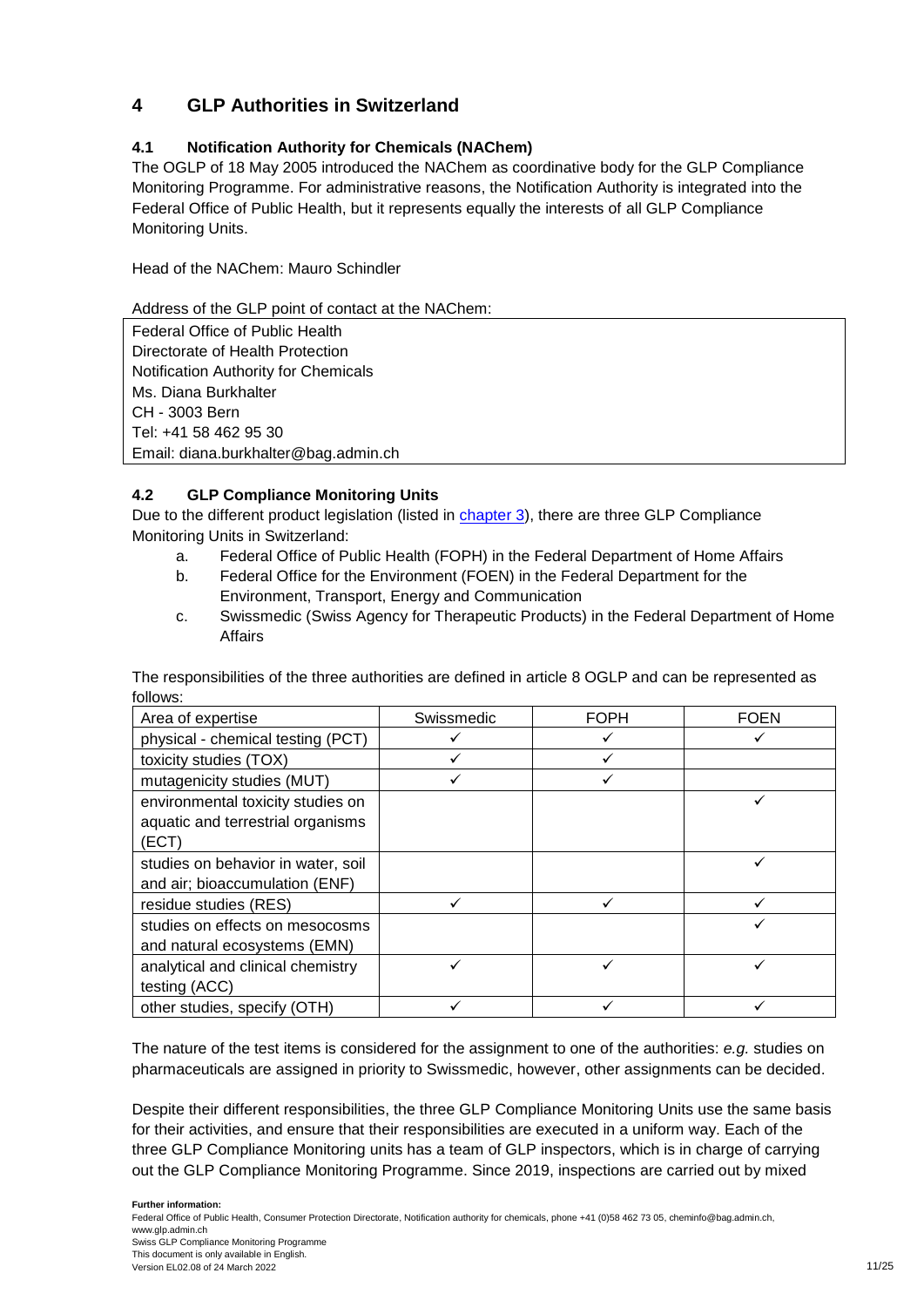teams on a routine basis, with a lead inspector from the authority that is responsible for the test facility. A description of the organisation and the address of each GLP Compliance Monitoring Unit is given below.

<span id="page-11-0"></span>*4.2.1 Federal Office of Public Health (FOPH)* Head of the GLP Compliance Monitoring Unit: Martine Bourqui-Pittet

#### Address of the GLP Compliance Monitoring Unit of the FOPH:

Federal Office of Public Health Division of Chemicals GLP Compliance Monitoring Unit Ms. Martine Bourqui-Pittet CH-3003 Bern Tel: +41 58 463 86 65 Email: [martine.bourqui@bag.admin.ch](mailto:olivier.depallens@bag.admin.ch)

<span id="page-11-1"></span>*4.2.2 Federal Office for the Environment (FOEN)* Head of the GLP Compliance Monitoring Unit: Christoph Moor National contact point for OECD: Christoph Moor

Address of the GLP Compliance Monitoring Unit of the FOEN:

Federal Office for the Environment Air Pollution Control and Chemicals Division GLP Compliance Monitoring Unit Mr. Christoph Moor CH-3003 Bern Tel: +41 58 462 93 84 Email: [christoph.moor@bafu.admin.ch](mailto:christoph.moor@bafu.admin.ch)

<span id="page-11-2"></span>*4.2.3 Swissmedic (Swiss Agency for Therapeutic Products)* Head of the GLP Compliance Monitoring Unit: Elisabeth Klenke

Address of the GLP Compliance Monitoring Unit of Swissmedic:

Swissmedic Division Nonclinical Assessment and GLP Inspectorate Ms. Elisabeth Klenke Hallerstrasse 7 CH-3012 Bern Tel: +41 58 462 04 80 Email: elisabeth.klenke@swissmedic.ch

## <span id="page-11-3"></span>*4.2.4 List of current GLP-inspectors*

A [current list of all inspectors](https://www.anmeldestelle.admin.ch/dam/chem/en/dokumente/edi-liste-glp-inspektoren.pdf.download.pdf/Liste_GLP_Inspektoren_EN.pdf) with their contact address is available online.

## <span id="page-11-4"></span>**4.3 Co-ordination between the GLP authorities**

#### <span id="page-11-5"></span>*4.3.1 GLP Compliance Monitoring*

The GLP Compliance Monitoring Units and the NAChem establish a common GLP Compliance Monitoring Programme and are responsible for its implementation.

The three GLP Compliance Monitoring Units at FOPH, FOEN and Swissmedic work in close collaboration. Their monitoring activities are based not only on the same Principles of GLP, but also on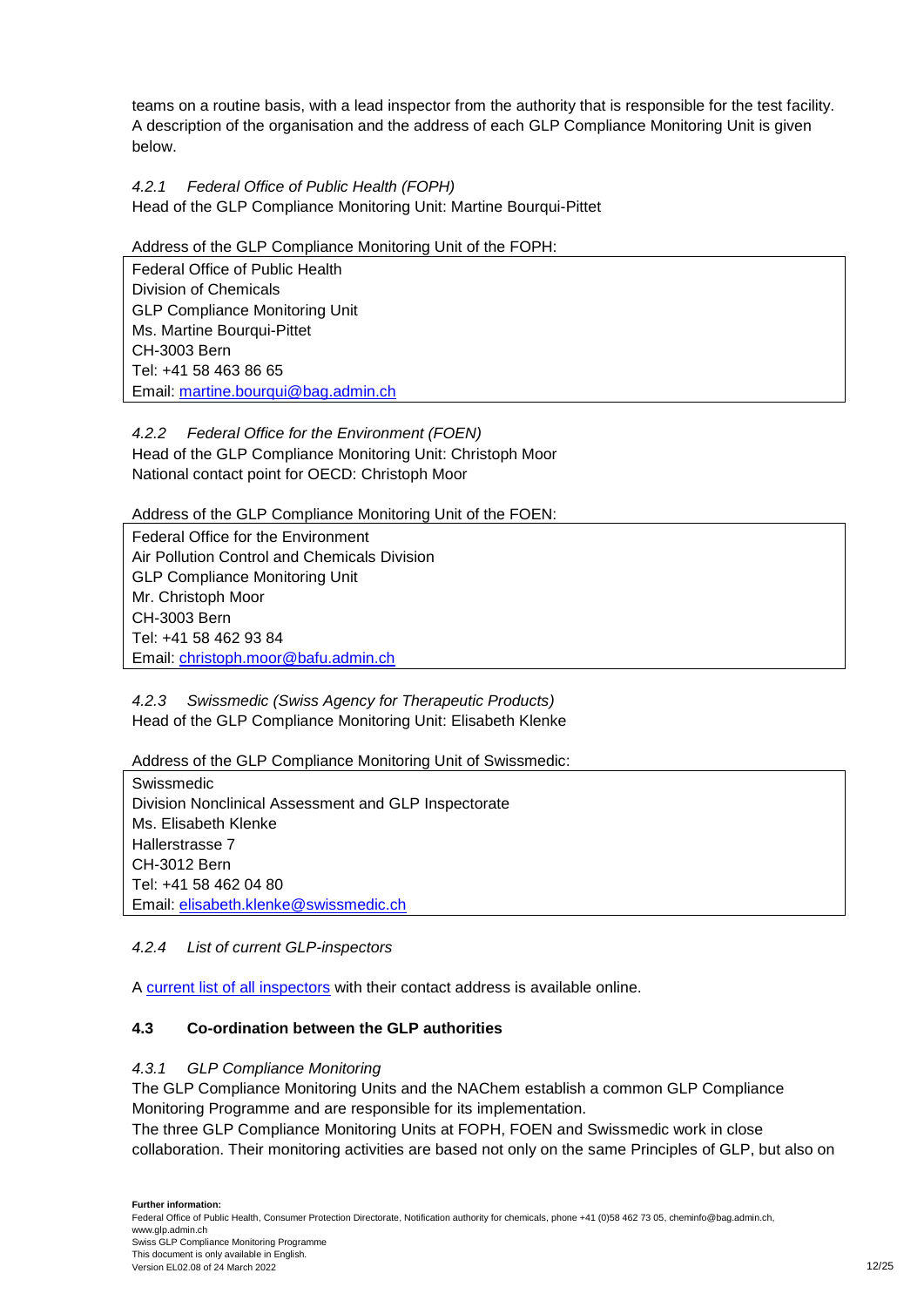the same interpretations of these Principles. Inspections are coordinated between GLP Compliance Monitoring Units and are performed by inspectors from the different involved units.

The final decision concerning the GLP compliance is emitted by the NAChem, based on the conclusion of the inspection or study audit report.

#### <span id="page-12-0"></span>*4.3.2 Meetings of authorities*

- GLP Compliance Monitoring Programme meeting Every three months, all inspectors of the three GLP Compliance Monitoring Units discuss requests, interpretation issues and current inspections.
- Co-ordination meeting

The inspectors of the three GLP Compliance Monitoring Units and the NAChem meet at least once a year to ensure the exchange of information, to discuss interpretations and current questions, to coordinate the attendance of international meetings, to prepare the GLP newsletter, and to plan monitoring activities and schedule inspections.

• Taskforce meeting

Upon requirement, a taskforce for working on a special project can be established and additional meetings may be scheduled.

#### <span id="page-12-1"></span>*4.3.3 Discussion of questions and answers*

Questions raised by other GLP Compliance Monitoring Authorities, by the Swiss Professional Association of Quality Assurance (SPAQA) or by individual test facilities are discussed between the heads of the three GLP Compliance Monitoring Units to prepare a common statement. Relevant questions are then integrated within the Swiss Interpretations of the GLP Principles.

#### <span id="page-12-2"></span>*4.3.4 Co-ordination of international activities*

The participation at international meetings and activities is discussed and agreed between the heads of the three GLP Compliance Monitoring Units (see [chapter 7\)](#page-24-1).

## <span id="page-12-3"></span>**4.4 Responsibilities of the GLP Authorities**

#### <span id="page-12-4"></span>*4.4.1 Responsibilities of the NAChem in the area of GLP*

The responsibilities of the NAChem in the area of GLP are:

- general information concerning the GLP Compliance Monitoring Programme,
- enrolment of new test facilities in the GLP Compliance Monitoring Programme,
- registration of relevant changes communicated by the test facilities,
- establishment, publication and release of decisions concerning the GLP compliance of test facilities and preparation of the statement of GLP compliance,
- compiling of the GLP inspections of the three GLP Compliance Monitoring Units,
- maintaining the GLP register,
- archiving of GLP-related documents,
- distribution of information concerning GLP (in particular: to maintain the GLP web site and publish the electronic newsletter).

#### GLP register and published list of GLP test facilities

The NAChem maintains a GLP register of all establishments with their inspected test facilities and, in case of study audit, their audited studies. This register is accessible for the GLP authorities exclusively.

A list of the [test facilities](http://www.anmeldestelle.admin.ch/chem/en/home/themen/gute-laborpraxis/pruefeinrichtungen.html) and [service providers](http://www.anmeldestelle.admin.ch/chem/en/home/themen/gute-laborpraxis/service-providers.html) working in compliance with GLP is published by the NAChem on the GLP web site [\(www.glp.admin.ch\)](http://www.glp.admin.ch/).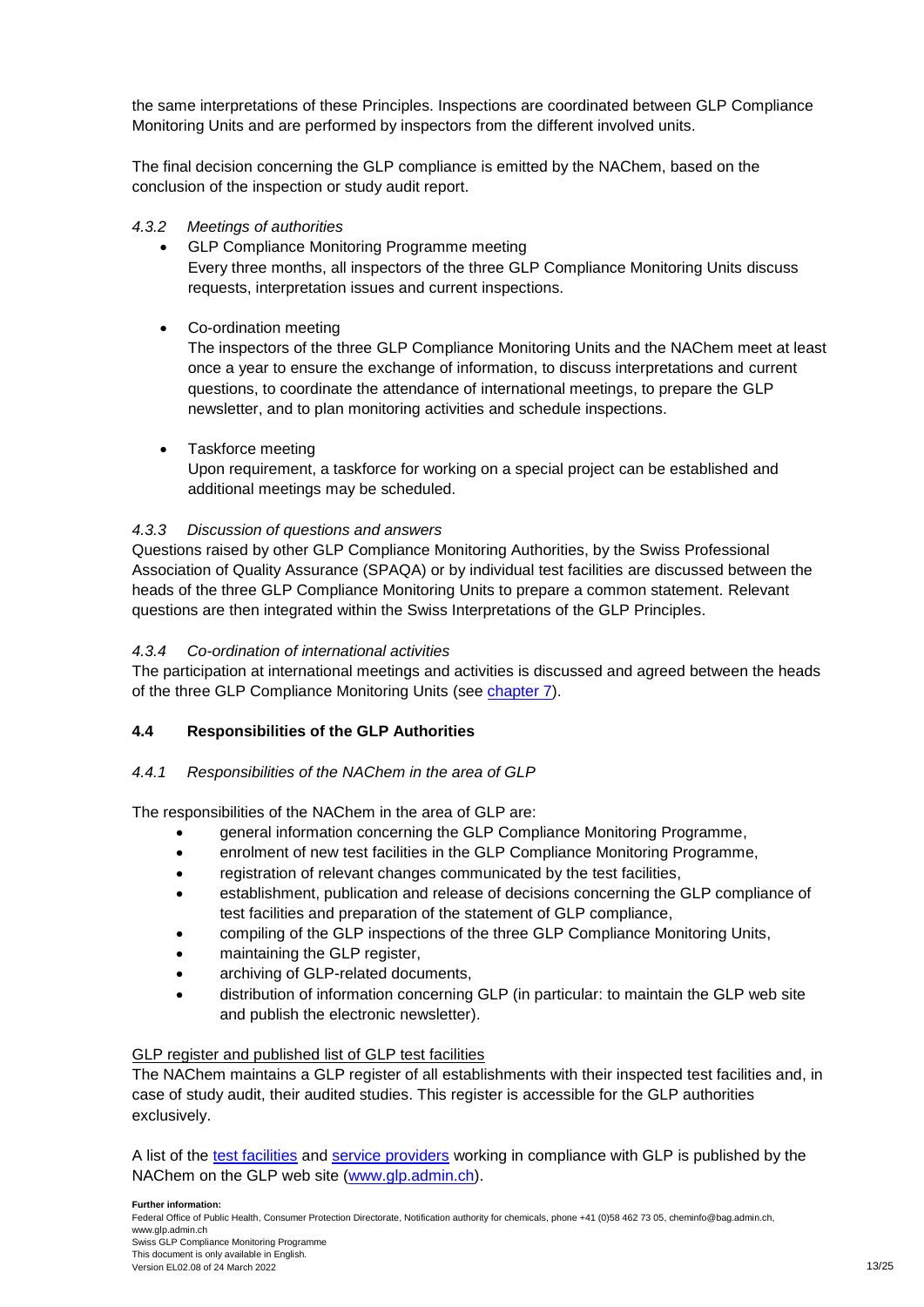#### <span id="page-13-0"></span>*4.4.2 Responsibilities of the GLP Compliance Monitoring Units in the area of GLP*

The GLP Compliance Monitoring Units are responsible for conducting inspections and study audits. In its area of competence the GLP Compliance Monitoring Unit has to ensure that:

- an adequate number of inspectors is available to carry out the inspections and study audits,
- inspections and study audits are planned and carried out according to article 9 paragraph 1 of the OGLP,
- if necessary, follow-up actions are taken and monitored after test facility inspections or study audits,
- a final report is written about the inspection or study audit, including an evaluation of the compliance with the GLP Principles,
- a copy of the final report is sent to the NAChem (the originals are locally archived by the individual authorities).

#### <span id="page-13-1"></span>4.4.2.1 Internal Personnel

Internal personnel is part of the permanent staff of the GLP Compliance Monitoring Units.

#### Qualifications and Training

The GLP Compliance Monitoring Units have to ensure that:

- inspectors are adequately qualified and trained. Inspectors should have a university degree in a scientific, medical or veterinary discipline, or be highly experienced in an area of GLP testing. Furthermore, inspectors should be able to understand and to express themselves in at least one official Swiss language and in English.
- arrangements are made for the appropriate training of inspectors. New inspectors should have 40 hours of GLP training; this includes studying the relevant GLP documents from OECD and national documents as mentioned in the GLP Compliance Monitoring Programme. In addition, they should participate as observers in at least two test facility inspections led by experienced inspectors.
- arrangements are made for on-going training, such as by participation at OECD training courses or training courses given by inspectors from OECD member countries, OECD workshops and specific national or international workshops (validation of computerised systems, field studies etc.). Participation as an observer in inspections in OECD member countries can be considered as training opportunity.
- for each inspector the following documents are maintained and yearly updated:
	- a. job description,
	- b. curriculum vitae,
	- c. record of qualifications, training and experience,
	- d. inspections and study audits carried out.

The records are kept at the site of the individual authorities.

#### **Identification**

The GLP Compliance Monitoring Units have to ensure that the inspectors are provided with suitable means of identification (*e.g*., identity card of the respective authority, issued by the Swiss Confederation).

#### Independence

The independence of internal inspectorate personnel employed by the FOPH and FOEN is established in the following legislation:

| <b>Bundespersonalgesetz</b> | Loi sur le personnel de | Legge sul personale | <b>Federal Personnel</b>                   |
|-----------------------------|-------------------------|---------------------|--------------------------------------------|
|                             | la Confédération        | federale            | Law                                        |
| Artikeln 21 und 23          | Articles 21 et 23       | Articoli 21 e 23    | Articles 21 and 23 (no<br>English version) |

#### **Further information:**

Swiss GLP Compliance Monitoring Programme This document is only available in English.

Version EL02.08 of 24 March 2022 2008 14/25

Federal Office of Public Health, Consumer Protection Directorate, Notification authority for chemicals, phone +41 (0)58 462 73 05, cheminfo@bag.admin.ch, www.glp.admin.ch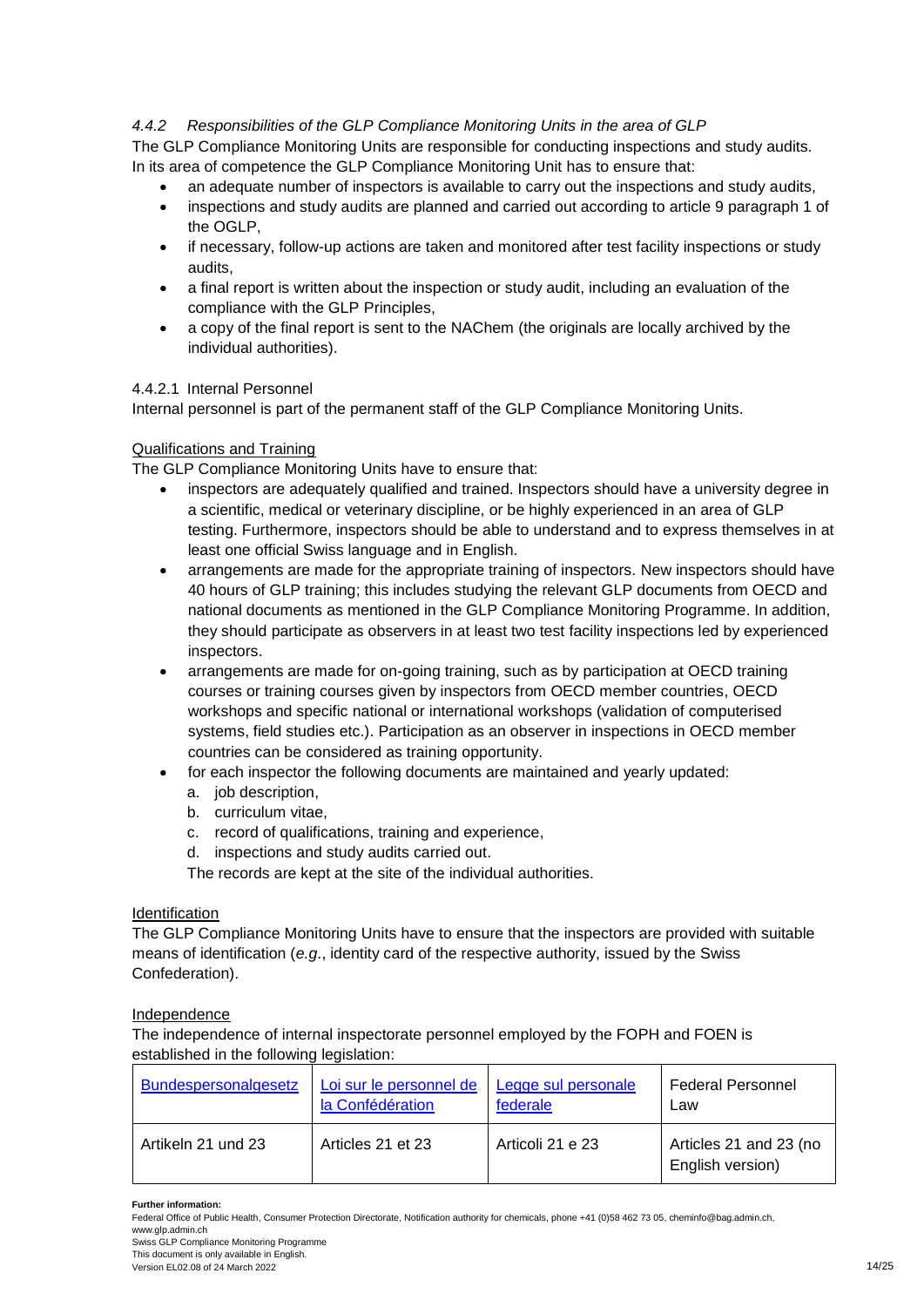| Bundespersonal-<br>verordnung | Ordonnance sur le<br>personnel de la<br>Confédération | Ordinanza sul<br>personale federale | <b>Federal Personnel</b><br>Ordinance |
|-------------------------------|-------------------------------------------------------|-------------------------------------|---------------------------------------|
| Artikel 91                    | Article 91                                            | Articolo 91                         | Article 91 (no English<br>version)    |

#### The independence of all the internal inspectors of Swissmedic is based on:

| Verordnung des<br>Schweizerischen<br>Heilmittelinstituts über<br>sein Personal | Ordonnance de<br>l'Institut suisse des<br>produits<br>thérapeutiques sur son<br>personnel | Ordinanza dell'Istituto<br>svizzero per gli agenti<br>terapeutici sul suo<br>personale | Ordinance of the<br>Swiss Agency of<br><b>Therapeutic Products</b><br>on the Personnel |
|--------------------------------------------------------------------------------|-------------------------------------------------------------------------------------------|----------------------------------------------------------------------------------------|----------------------------------------------------------------------------------------|
| Artikeln 43, 46, und 48                                                        | Articles 43, 46, et 48                                                                    | Articoli 43, 46, e 48                                                                  | Articles 43, 46, and 48<br>(no English version)                                        |

## **Confidentiality**

Internal inspectorate personnel of the FOPH / FOEN are obliged to maintain confidentiality based on:

| Bundespersonalgesetz | Loi sur le personnel de | Legge sul personale | <b>Federal Personnel</b>           |
|----------------------|-------------------------|---------------------|------------------------------------|
|                      | la Confédération        | federale            | Law                                |
| Artikel 22           | Article 22              | Articolo 22         | Article 22 (no English<br>version) |

| Bundespersonal-<br>verordnung | Ordonnance sur le<br>personnel de la<br>Confédération | Ordinanza sul<br>personale federale | <b>Federal Personnel</b><br>Ordinance |
|-------------------------------|-------------------------------------------------------|-------------------------------------|---------------------------------------|
| Artikel 94                    | Article 94                                            | Articolo 94                         | Article 94 (no English<br>version)    |

Internal inspectorate personnel of Swissmedic are obliged to maintain confidentiality based on:

| Verordnung des<br>Schweizerischen<br>Heilmittelinstituts über<br>sein Personal | Ordonnance de<br>l'Institut suisse des<br>produits<br>thérapeutiques sur son<br>personnel | Ordinanza dell'Istituto<br>svizzero per gli agenti<br>terapeutici sul suo<br>personale | Ordinance of the<br>Swiss Agency of<br><b>Therapeutic Products</b><br>on the Personnel |
|--------------------------------------------------------------------------------|-------------------------------------------------------------------------------------------|----------------------------------------------------------------------------------------|----------------------------------------------------------------------------------------|
| Artikel 45                                                                     | Article 45                                                                                | Articolo 45                                                                            | Article 45 (no English<br>version)                                                     |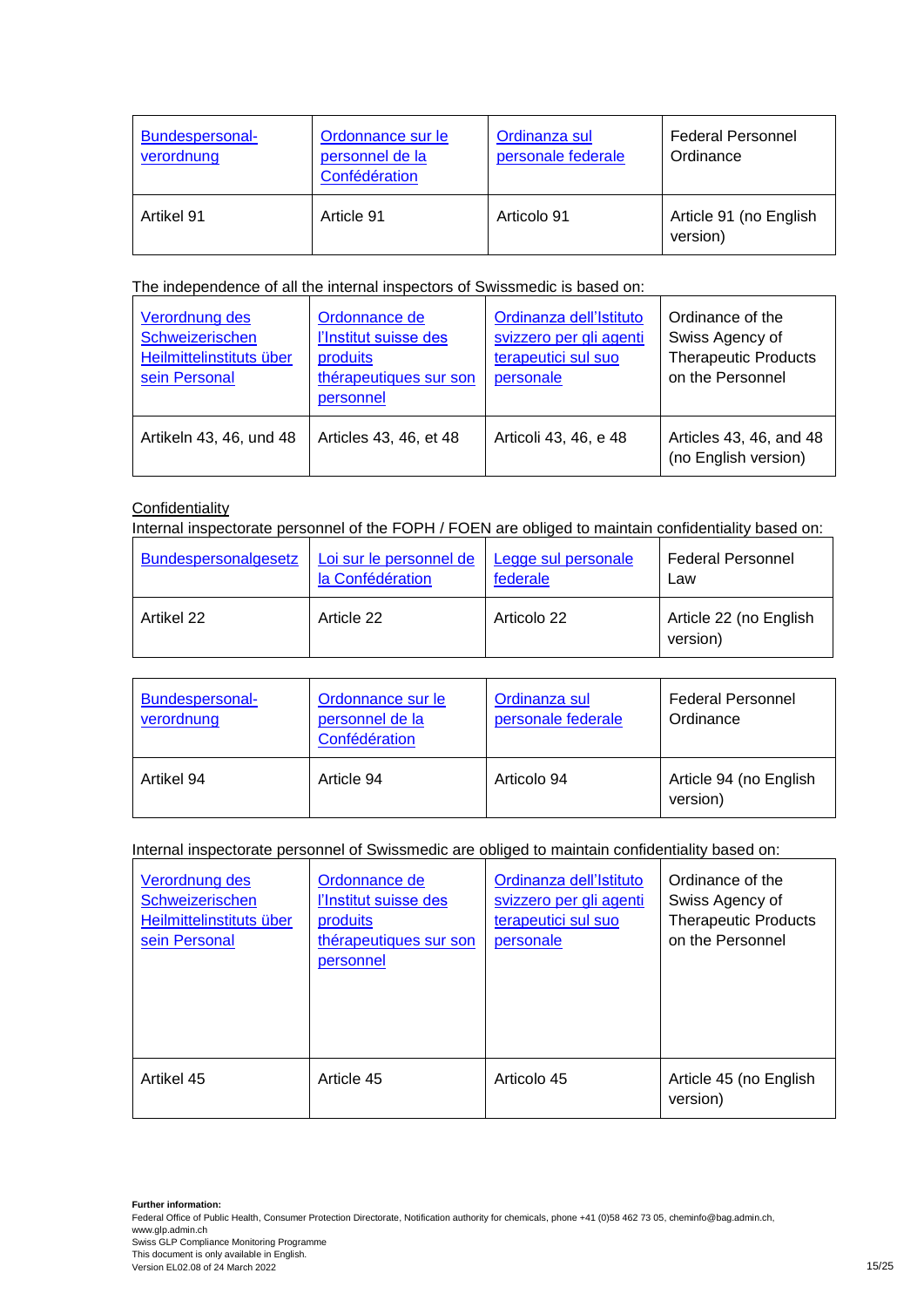#### 4.4.2.2 External Personnel

According to article 8 paragraph 3 of the OGLP, the GLP Compliance Monitoring Units can contract experts or assign third parties to conduct inspections or study audits.

#### Qualification and Training

The GLP Compliance Monitoring Units have to ensure that:

- the external inspectorate personnel are as well-qualified as the internal personnel (see [chapter 4.4.2.1\)](#page-13-1),
- the external inspectorate personnel receive the same training as the internal personnel (see [chapter 4.4.2.1\)](#page-13-1),
- for each inspector the following documents are maintained and updated if necessary:
	- a. job description, in case of external personnel including the obligation to adhere to the provisions of the GLP Compliance Monitoring Programme,
	- b. curriculum vitae,
	- c. record of qualifications, training and experience,
	- d. inspections and study audits carried out.

The records are kept at the site of the individual authorities.

#### Identification

The list of inspectors also includes external GLP inspectors (see [chapter 4.4.2.1\)](#page-13-1).

The GLP Compliance Monitoring Units have to ensure that the external inspectors are provided with means of identification (e.g. national identity card and an authorization letter issued by the corresponding GLP Compliance Monitoring Unit). The authorisation letter together with the personal identification card allow the external inspector to have access to the test facility according to article 9 paragraph 3 of the OGLP.

#### Independence

All third persons contracted are obliged to inform the GLP Compliance Monitoring Unit about any contract during the last five years with test facilities which are or were part of the Swiss GLP Compliance Monitoring Programme. The same applies for any new contract during the assignment as external GLP inspector.

In case of any potential conflict of interest, the GLP Compliance Monitoring Unit will not assign the contracted persons or third parties to conduct inspections or study audits of specific test facilities.

#### **Confidentiality**

All third persons contracted by GLP authorities are obliged to maintain confidentiality as mentioned in article 6 of the General Terms and Conditions for Service Contracts [issued by the Swiss Federal Procurement Commission (EFV)], which is an integral part of all contracts between GLP authorities and third parties.

#### <span id="page-15-0"></span>**4.5 Archives**

Each GLP Compliance Monitoring Unit as well as the NAChem has to ensure that suitable space and IT systems are available for archives.

The archives of the different authorities are organized as follows:

- NAChem: The GLP archive is integrated in the archive of the NAChem and is partially kept in electronic form.
- FOPH: The GLP archive is integrated in the archive of the Division of Chemicals and is partially kept in electronic form.
- FOEN: The archive is located in the archive of the Air Pollution Control and Chemicals Division and is partially kept in electronic form.
- Swissmedic: The GLP archive is located in lockable cabinets in the archive of Swissmedic and is partially kept in electronic form.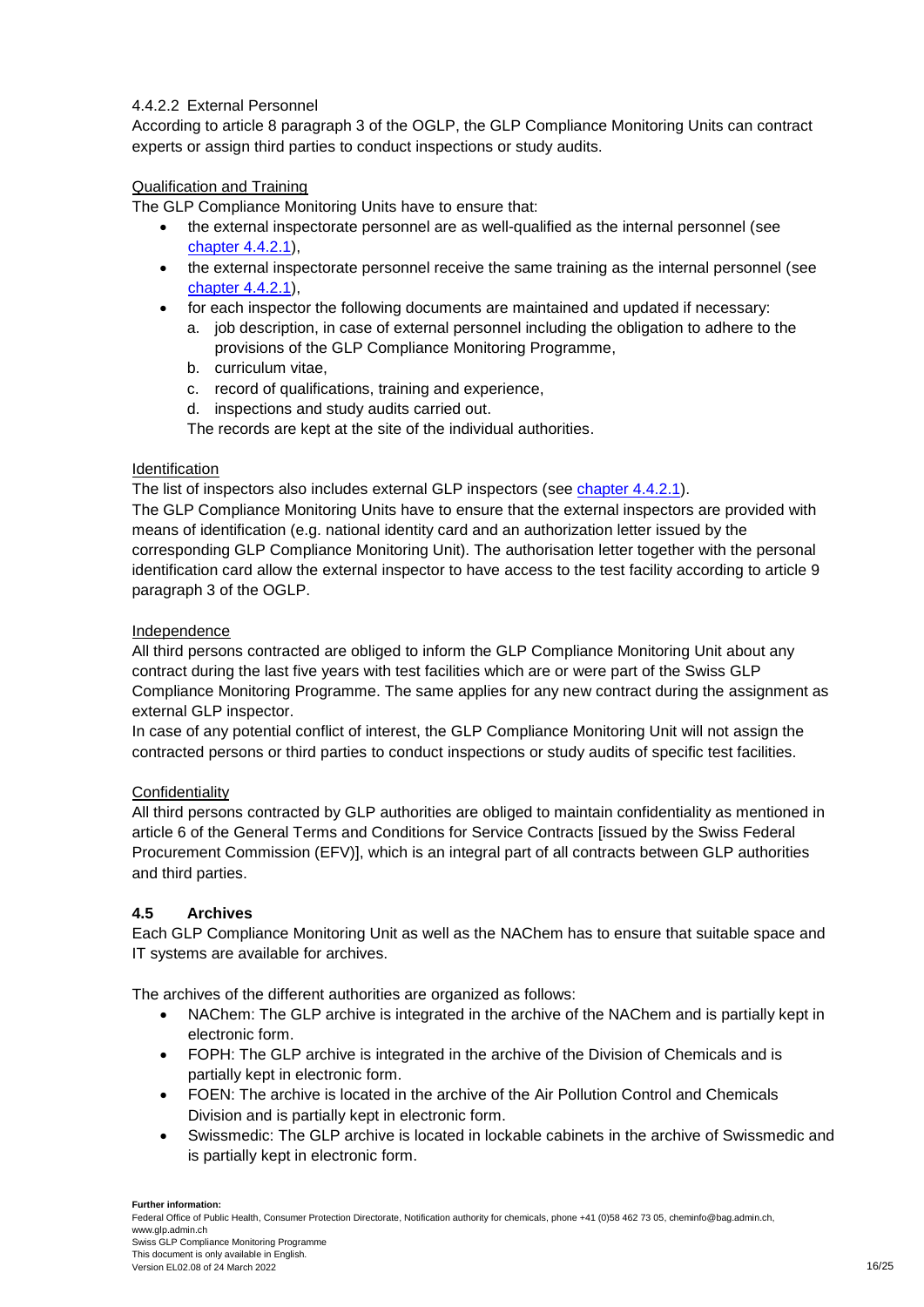The NAChem has to retain the following documents in its archive for at least ten years:

- records of qualifications (curriculum vitae) and job descriptions of personnel in charge of GLP,
- the GLP Compliance Monitoring Programme (current and historical versions, incl. overview file),
- historical file of the annual reports of the inspections and study audits performed,
- the register of all establishments and their test facilities and studies audited,
- copies of all inspection reports and decisions concerning compliance of the test facilities,
- copies of all GLP statements,
- documents of correspondence with other authorities and test facilities.

All three GLP Compliance Monitoring Units have to retain the following records in their archives for at least ten years:

- records of qualifications (CV) and experience, training and job descriptions of inspectorate personnel,
- documents submitted by test facilities for the preparation of inspections,
- correspondence with test facilities relating to inspections and study audits,
- all notes taken during the inspections and study audits,
- copies of documents or materials gathered during, or after, an inspection,
- original inspection reports issued by the GLP Compliance Monitoring Unit,
- documents of correspondence with foreign authorities,
- further relevant GLP documents, if appropriate.

In addition, the FOEN is responsible for archiving the following documents:

- protocols and working documents relating to the OECD working group on GLP,
- documents resulting from the preparation of Memoranda of Understanding (MoUs).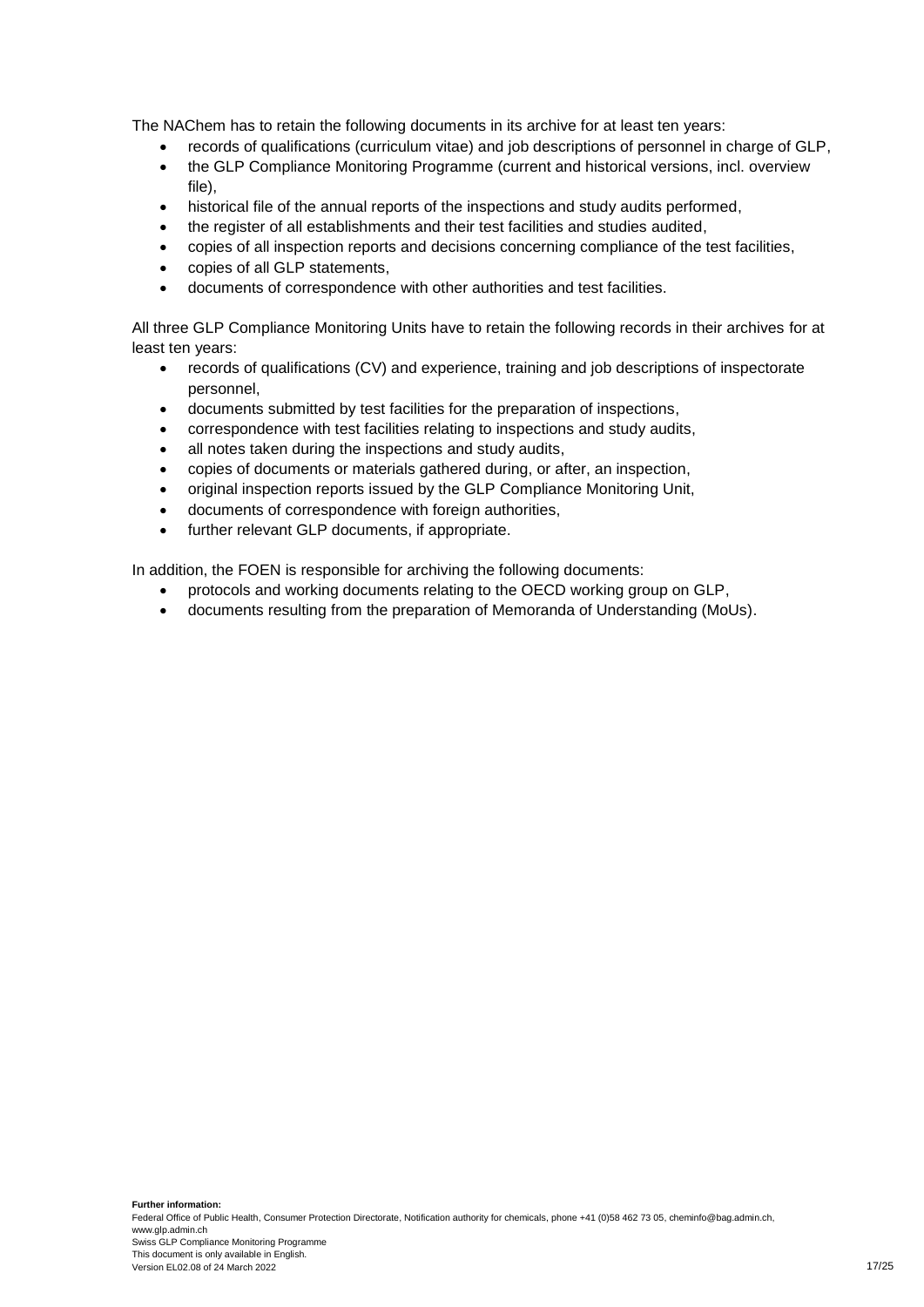## <span id="page-17-0"></span>**5 Framework and Scope of Monitoring**

## <span id="page-17-1"></span>**5.1 Basis for inspections and study audits**

The compliance of a test facility with the Principles of GLP is assessed by inspections or study audits, as defined in articles 6 and 7 of the OGLP.

The competence of the inspectors is outlined in the OGLP, in particular in:

- Article 8 Competent authorities,
- Article 9 Duties and powers of the authority,
- Article 10 Reports on inspections and study audits.

## <span id="page-17-2"></span>**5.2 Enrolment in the GLP Compliance Monitoring Programme**

For participating in the GLP Compliance Monitoring Programme, a written application in accordance with article 5 OGLP should be submitted to the NAChem. The competent GLP Compliance Monitoring Unit (see [chapter](#page-10-2) 4.2) will discuss the request with the applicant and outline the further procedure (*e.g*., preparation meeting, pre-inspection visit, etc.). Since the applicant is not yet part of the programme, a pre-inspection visit of the test facility is not an inspection according to art. 6 OGLP, and therefore no report will be written. The prospective test facility should already dispose of good experience in GLP studies, having completed two studies per area of expertise. Exceptions to this rule might be granted by the GLP authorities. In the GLP compliance statement of studies performed prior to the enrolment in the GLP Compliance Monitoring Programme, reference can only be made to the OECD Principles of GLP ("*This study has been performed in compliance with the OECD Principles of Good Laboratory Practice, as revised in 1997 and adopted 26 November 1997 by decision of the OECD Council [(97) 186/Final]*").

If the GLP compliance is confirmed for a prospective test facility, and a positive decision is issued, the test facility will be listed in the GLP register and the published list of GLP test facilities (see chapters [4.4.1](#page-12-4) and [5.8\)](#page-21-2).

## <span id="page-17-3"></span>*5.2.1 Extension of area of expertise*

According to art. 12 OGLP, an establishment must immediately notify the NAChem if it intends to extend the area of expertise.

The respective compliance monitoring unit shall determine whether the inspection of the new area of expertise should be conducted at the next regular inspection or whether a separate inspection should be performed after the facility completed at least one study in the new area of expertise according to the GLP Principles. In the GLP compliance statement of studies performed prior to this inspection, reference can only be made to the OECD Principles of GLP as also mentioned in chapter 5.2 since this area of expertise is not covered by the current certificate. After the inspection the studies in this area of expertise can retrospectively be considered as GLP compliant according to the Swiss OGLP via amendment to report.

## <span id="page-17-4"></span>**5.3 Type and frequency of monitoring**

| OVEIVIEW.                |                                   |                     |
|--------------------------|-----------------------------------|---------------------|
| Type of inspection       | Frequency                         | Legal base (OGLP)   |
| first inspection         | when a test facility enters the   | art. 6, paragraph 1 |
|                          | programme.                        |                     |
| routine inspection       | every two to three years.         | art. 6, paragraph 2 |
| inspection without delay | If there is sufficient reason to  | art. 6, paragraph 3 |
|                          | assume that a test facility does  | art. 7, paragraph 2 |
|                          | not comply with the GLP           |                     |
|                          | Principles (e.g. after a study    |                     |
|                          | audit), the competent GLP         |                     |
|                          | <b>Compliance Monitoring Unit</b> |                     |

## <span id="page-17-5"></span>*5.3.1 Types of Inspections and study audits*

 $\sim$ 

Swiss GLP Compliance Monitoring Programme This document is only available in English.

Version EL02.08 of 24 March 2022 18/25

**Further information:**

Federal Office of Public Health, Consumer Protection Directorate, Notification authority for chemicals, phone +41 (0)58 462 73 05, cheminfo@bag.admin.ch, www.glp.admin.ch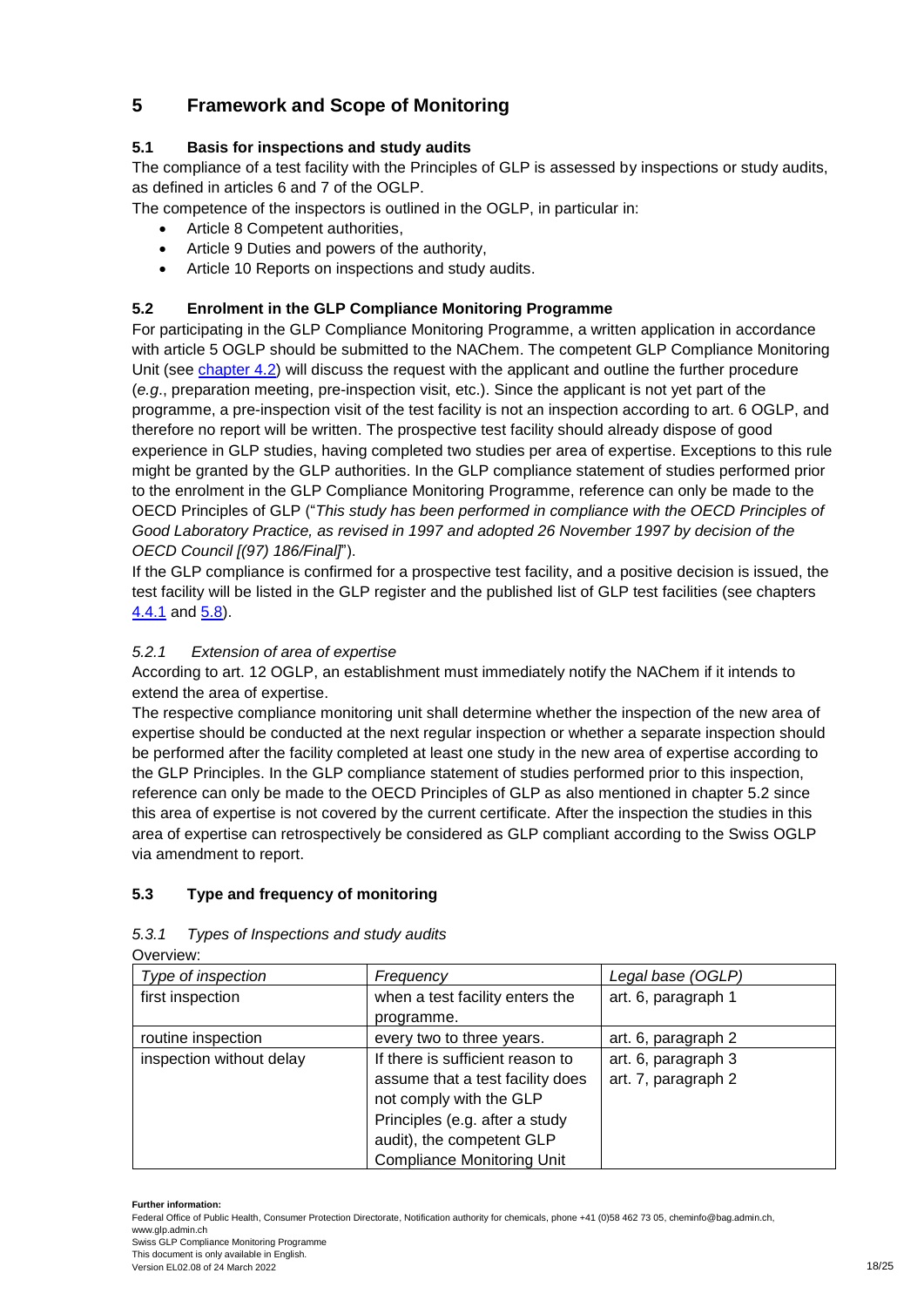| Type of inspection | Frequency                         | Legal base (OGLP)         |
|--------------------|-----------------------------------|---------------------------|
|                    | may conduct an inspection         |                           |
|                    | without delay.                    |                           |
| re-inspection      | if necessary, after all types of  | art. 6, paragraph 2       |
|                    | inspections.                      |                           |
| final inspection   | when a test facility leaves the   | art. 6, paragraph 2 or 3  |
|                    | programme.                        |                           |
| study audit        | on request of a competent         | art. 7, paragraph 1 and 3 |
|                    | authority or on own initiative of |                           |
|                    | the GLP Compliance                |                           |
|                    | Monitoring Unit.                  |                           |

The GLP Compliance Monitoring Units perform inspections and study audits according to section B (*Revised Guidelines for Conducting Test Facility Inspections and Study Audits*) of Directive 2004/9/EC. Representatives of other authorities or of monitoring authorities from other countries may be invited or admitted as observers.

#### <span id="page-18-0"></span>*5.3.2 Preparation of inspections*

Prior to conducting an inspection, the responsible GLP Compliance Monitoring Unit requests the test facility to submit at least the following documents, as mentioned in article 5 or article 6 paragraph 2 of the OGLP:

- a. (actual) name and address of the test facility;
- b. site plans documenting the use of the individual premises;
- c. organisation charts documenting the name and position of the test facility management, the personnel in charge of quality assurance and the study directors;
- d. name and address of a contact person;
- e. standard operating procedures for quality assurance;
- f. a list of all standard operating procedures;
- g. the relevant areas of expertise;
- h. a list of all studies planned over the next six months with the relevant schedules;
- i. a list of all studies conducted over the last six months, or still being carried out, in the relevant areas of expertise. In case of routine inspection, the list should cover all studies conducted since the last inspection.

This set of documents can be extended on request of GLP Compliance Monitoring Unit (for example regarding information on IT).

In case of a routine inspection, the inspection report of the last inspection will also be reviewed during the preparation of the inspection.

The Swiss GLP Compliance Monitoring Units may also conduct remote inspections – the extent of the remote activities may vary. This is discussed upfront with the test facilities.

#### <span id="page-18-1"></span>*5.3.3 First and routine inspections*

These inspections include all GLP aspects of the test facility and limited audits of on-going or completed studies. The audited studies are part of the test facility inspection and therefore are not regarded as full study audits, hence the resulting observations are not reported separately but included in the inspection report. The test facility should plan on-going GLP activities at the time of inspection.

To remain in the GLP Compliance Monitoring Programme the test facilities are re-inspected approximately every two to three years, according to art. 6 paragraph 2 OGLP. The responsible GLP Compliance Monitoring Unit sets the date of these routine inspections. One study per area of expertise, but at least two studies per test facility have to be completed between two consecutive routine inspections.

If this is not the case the test facility will be informed on the minimum requirements to remain in the GLP register/list via a condition. The compliance status is changed to "pending" as described in

#### **Further information:**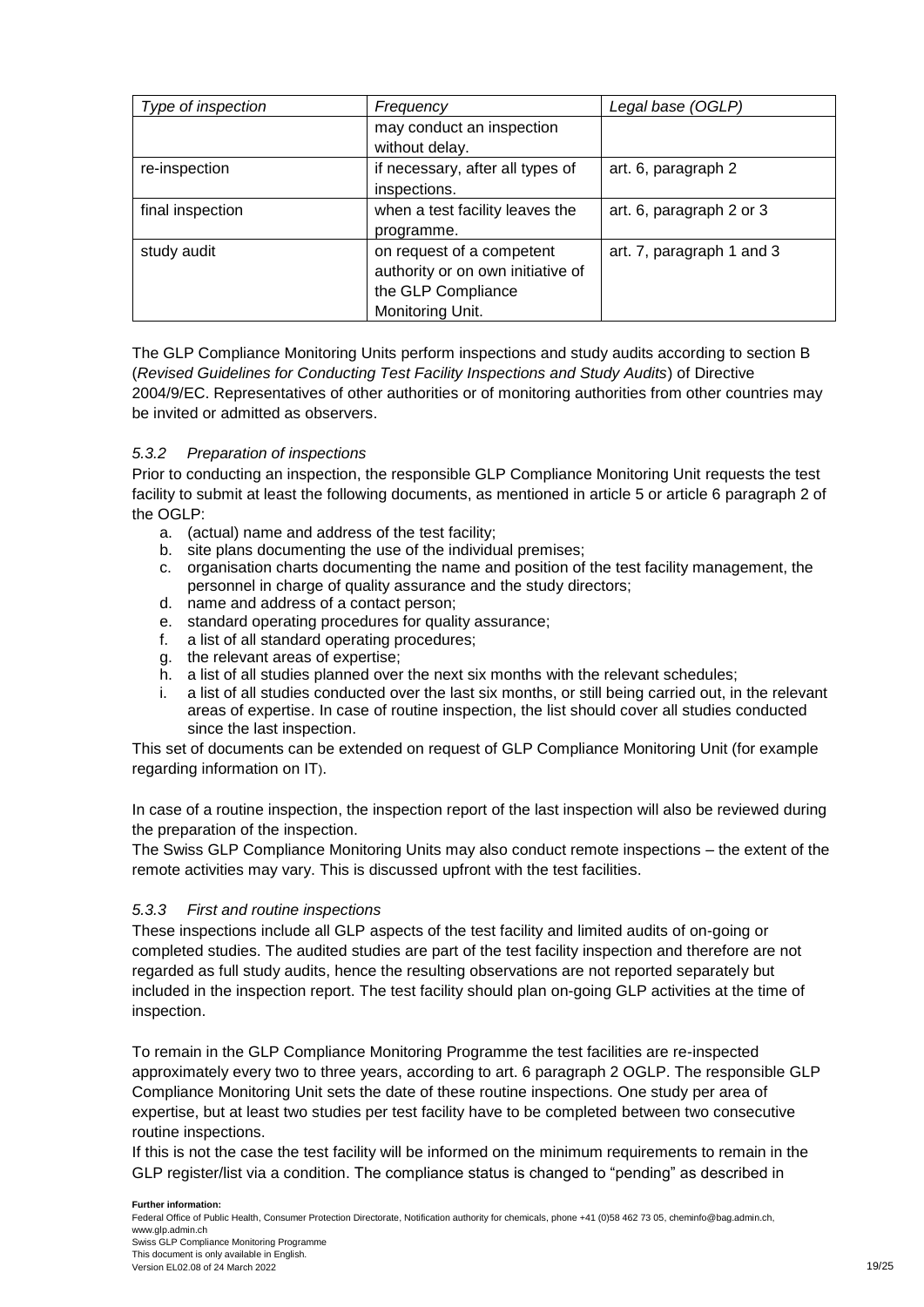chapter 5.9. If this condition is not fulfilled, the test facility is removed from the GLP Compliance Monitoring Programme or the area of expertise is not confirmed. Exceptions to this rule might be granted by the GLP authorities.

#### <span id="page-19-0"></span>*5.3.4 Inspections without delay and re-inspections*

These inspections are basically performed as described in section [5.3.3](#page-18-1) with the following exceptions:

- a. An inspection without delay can focus on the suspected non-compliance of the test facility.
- b. A re-inspection can focus on the verification that deviations observed in a previous inspection have been corrected.

#### <span id="page-19-1"></span>*5.3.5 Final inspections*

A final inspection can be performed to confirm the GLP compliance of all studies until the withdrawal of the test facility from the GLP Compliance Monitoring Programme (see also chapter 5.4) and to ensure that access to all archived GLP documents is guaranteed over a period of 10 years. The content is similar to a routine inspection, but may focus on archiving of or access to GLP documentation. For corrective actions to ensure the validity of a study, the required personnel or adequate deputies should be available.

#### <span id="page-19-2"></span>*5.3.6 Study Audits*

In case there is sufficient reason to assume that a test facility has not respected the Principles of GLP while performing specific studies, or if the result of a specific study is of particular importance for assessing safety for humans and the environment, the competent GLP Compliance Monitoring Unit can conduct a study audit on its own initiative or at the request of another competent Swiss or foreign authority. A study audit is not considered to be a test facility inspection. However, if after completion of the study audit the competent authority concludes that the audited study did not comply with GLP Principles, it may carry out an inspection.

Any requests made by foreign registration authorities should be sent to the NAChem via the GLP Compliance Monitoring Unit of the country in question. Study audits are normally planned in agreement with the test facility concerned; however, they can also be carried out without announcement. A study audit report is issued.

## <span id="page-19-3"></span>**5.4 Withdrawal from the GLP Compliance Monitoring Programme**

If a test facility decides to withdraw from the programme, the NAChem needs to be informed immediately. The test facility should provide an official closure date and the name of a contact person in case of a study audit request. Furthermore, the following issues need to be addressed:

- Documents and materials listed in annex 2, section 10 of the OGLP should be stored in a GLP compliant archive over a period of 10 years. The documents should be available in case of a study audit.
- Information of the withdrawal should be shared with the sponsors which have study-related data in the archive of the test facility. Access of the sponsors to these study-related records and materials should be agreed upon and documented.
- For non study specific (facility) records or records which relate to studies of more than one sponsor, test facility management should agree with the sponsors on how to ensure that these records and materials are archived in a GLP compliant archive after the closure of the test facility or archive.
- All references to GLP (e.g. "GLP compliant", "GLP certified" or "GLP confirmed") have to be removed from all business related documents (paper and electronic).
- Sponsors need to be informed that future work will no longer be GLP compliant.

These aspects can be subject to the final inspection (see 5.3.5).

In case the archive location changes during the 10-year period, all sponsors and the competent authorities have to be informed. Changes concerning *e.g.* the contact person or organization need to be communicated immediately to the NAChem.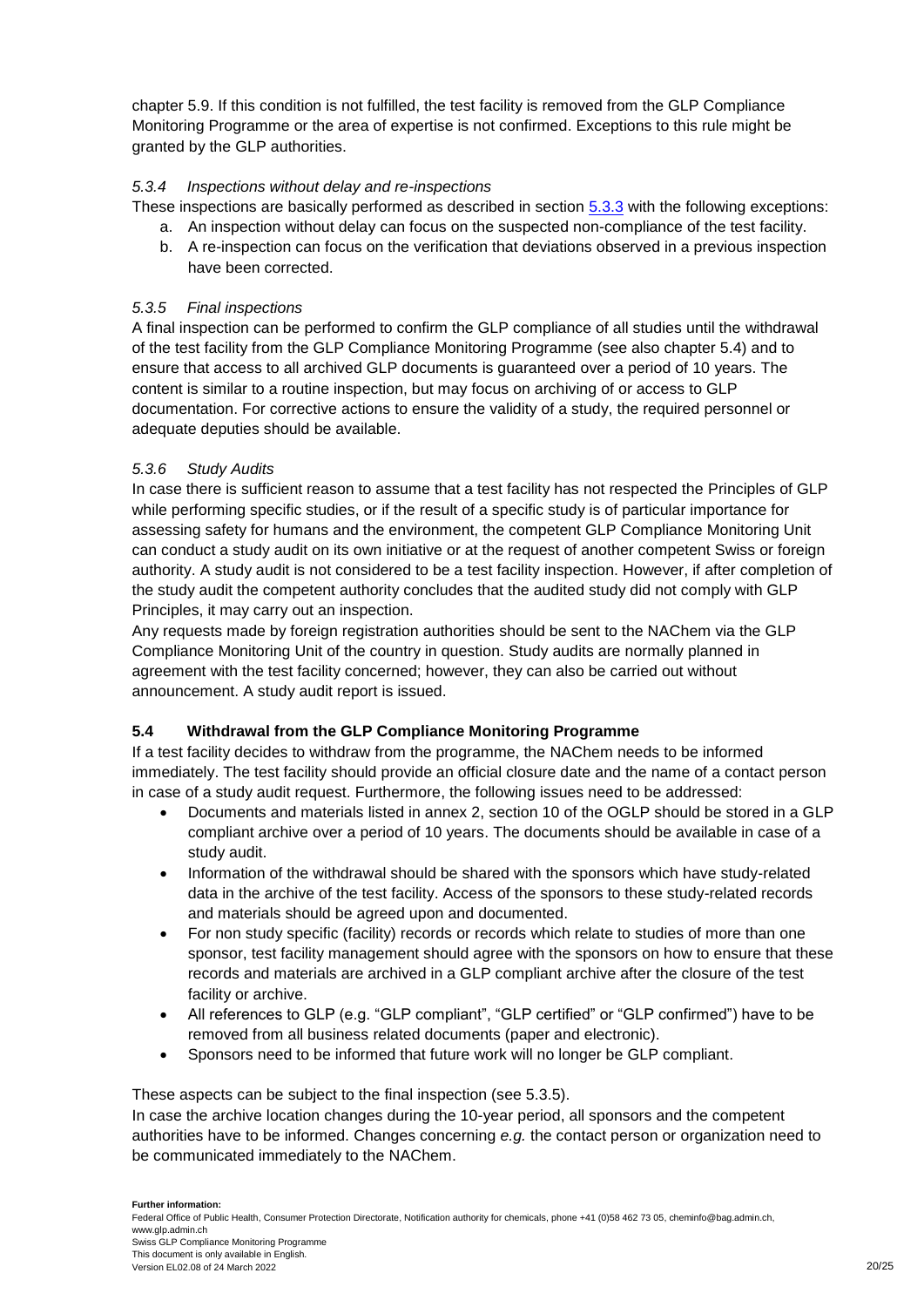After the official closure date, the NAChem removes the test facility from the GLP list. The FOEN informs the MAD adherent countries via the OECD secretariat and the EU member states via the EU commission about the withdrawal from the GLP programme.

## <span id="page-20-0"></span>**5.5 Criteria for GLP compliance**

The decision concerning GLP compliance of an inspected test facility or of an audited study depends on the deviations from the Principles of GLP that are detected. Deviations can be classified in two categories:

- **major deviations** are deficiencies observed in the test facility or part thereof, or in one or several studies, which affect or may affect the GLP compliance of the test facility itself or the validity of the study (studies).
- **minor deviations** are deficiencies observed in the test facility or part thereof, or in one or several studies, which do not affect the GLP compliance of the test facility itself or the validity of the study (studies).

Further observations might result in recommendations, but are not considered to be a deviation. No corrective action is required for recommendations, however the test facility can inform on measures taken to respond to the observation.

#### <span id="page-20-1"></span>**5.6 Result of compliance monitoring and measures to be taken**

At the closing conference of the inspection, the inspectors present the most relevant deviations to the test facility personnel. On this occasion, the test facility representatives can briefly comment on the findings. No written document will be submitted to the test facility management at that time. No decision on GLP compliance will be provided.

An inspection report is prepared in compliance with OECD Guidance Document No 9 *Guidance for the Preparation of GLP Inspection Reports*. Proof of deviation is not annexed to the report. The draft of the report is then sent to the test facility. The test facility should commentwithin a given time frame of e.g. 4 weeks with regard to accuracy and planned implementation of stipulations/conditions. The statement of the test facility is incorporated in the report and a conclusion is added after the proposed corrective actions are considered as satisfactory.

If necessary, the inspectors of a GLP Compliance Monitoring Unit discuss the final decision on GLP compliance with the other GLP Compliance Monitoring Units. In the final report signed by the inspectors, it is stated whether and to what extent the test facility operates in compliance with the Principles of GLP. A copy of the report is sent to the NAChem.

If only minor deviations are found, it is normally sufficient for the test facility to explain how and by when the deviations will be corrected. The request for corrective action is mentioned as stipulation in the inspection or audit report. Proposed stipulations, if already fulfilled according to the statement from the test facility on the draft inspection or audit report, will not be mentioned in the positive decision of GLP compliance emitted by the NAChem. Stipulation(s) need to be corrected in due time. If necessary, a new decision is issued for enforcement.

If major deviations from the Principles of GLP are observed during an inspection or study audit, there are two possible scenarios:

- 1) No corrective action can be taken (i.e. in the case of a study audit) negative decision: the inspectors provide a draft report to the test facility with their observed major deviations and a negative conclusion concerning GLP compliance. The report is finalized after considering and integrating the statement from the test facility. The NAChem will emit a negative decision.
- 2) Corrective actions can be taken positive decision: Request for corrective actions is described as condition(s) in the inspection or audit report. Proposed conditions, if already fulfilled according to the statement from the test facility on the draft inspection or audit report, will not be mentioned in the positive decision of GLP compliance emitted by the NAChem. If the competent GLP authority considers the submitted documents to be incomplete or inaccurate, it shall inform the test facility within 14 days. A test facility or study is only GLP compliant once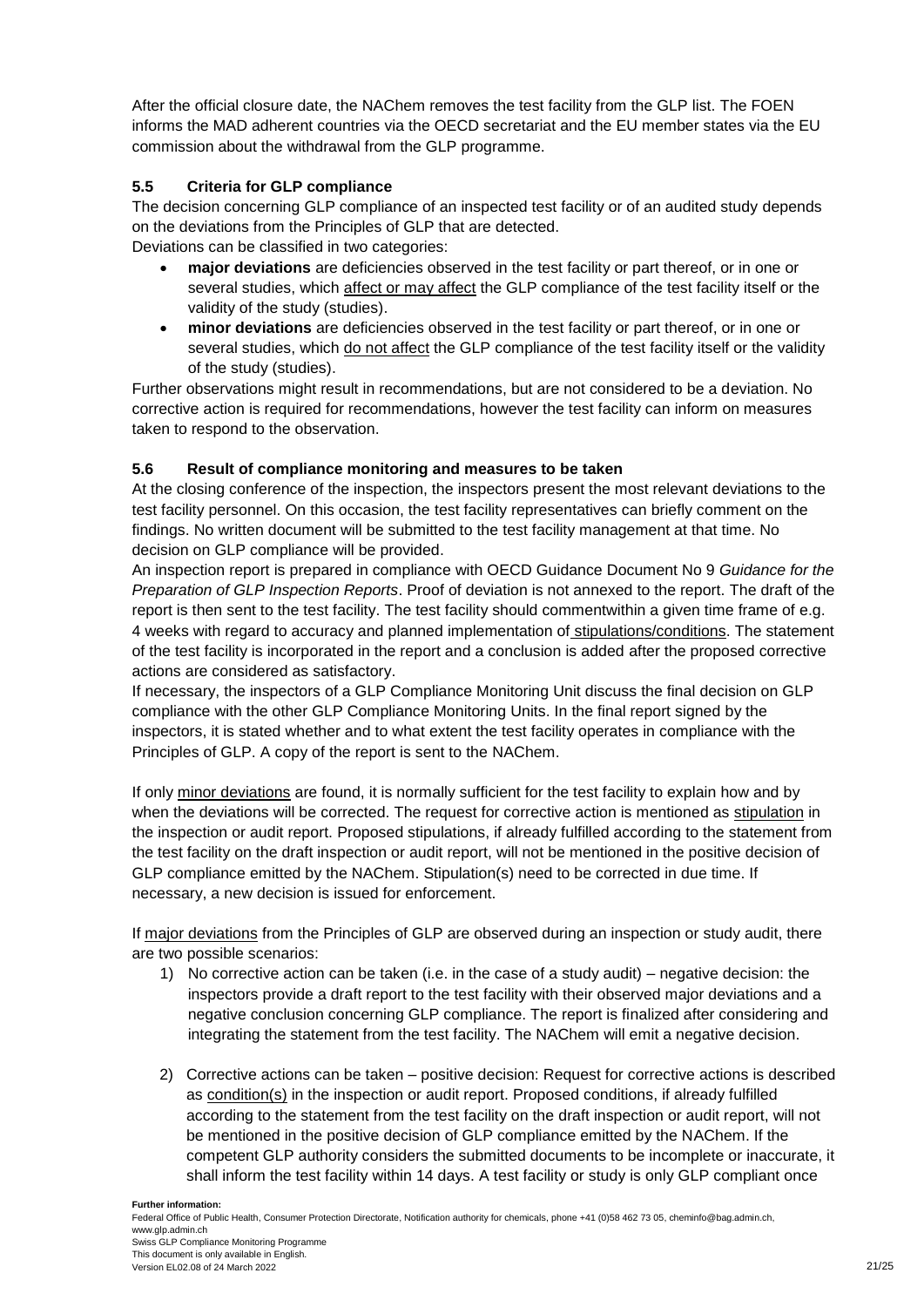the condition(s) stated in the decision are fulfilled in the due time and quality. Otherwise the status is changed to "not in compliance" automatically (no new decision required).

In case of a negative decision or delayed/missing implementation of corrective actions according to the agreed timelines in the decision to overcome major deviations (mentioned as conditions), the test facility will be removed from the GLP Compliance Monitoring Programme. The NAChem then informs the Swiss registration authorities, as well as the other GLP Compliance Monitoring Units. The GLP Compliance Monitoring Unit of the FOEN consequently notifies the OECD and its member states.

In any case it is at the discretion of the GLP Compliance Monitoring Unit to perform a re-inspection to check whether and how the required corrective measures have been implemented.

## <span id="page-21-0"></span>**5.7 Decision concerning GLP Compliance**

Based on the statement of the inspectors in the final report, the NAChem issues the decision concerning the compliance with the Principles of GLP (according to article 10 paragraph 3 OGLP). This decision is sent to the test facility together with a copy of the final report and has to be written in an official Swiss language (French, German or Italian).

## <span id="page-21-1"></span>**5.8 Appeal Procedure**

Within 30 days after receipt of the decision, the test facility can file a complaint against the decision to the [Federal Administrative Tribunal.](http://www.bvger.ch/) The letter of complaint has to contain the request, the reasons for it, indicating the evidence and the signature of the person who complains or the person representing him or her. The disputed decision and the documents cited as evidence have to be enclosed with the complaint.

The Federal Administrative Tribunal decides on the complaint. In case the test facility does not agree, a complaint against this decision may be filed to the Federal Supreme Court.

#### <span id="page-21-2"></span>**5.9 Enrolment in the GLP register, confirmation of GLP compliance and GLP list**

If the GLP compliance is confirmed for an inspected test facility or an audited study, and the decision becomes effective,

- the test facility (if it was a first inspection), or the study will be listed in the NAChem internal GLP register.
- for test facilities already enlisted, the information will be updated,
- a Statement of GLP compliance will be provided in case of inspection. GLP compliance of individual studies is confirmed, but not certified. The Statement of GLP compliance is an extract from the register, issued in English by the NAChem and signed by its head.
- the [published list of GLP](https://www.anmeldestelle.admin.ch/chem/en/home/themen/gute-laborpraxis/pruefeinrichtungen.html) test facilities will be updated (see [chapter 4.4.1\)](#page-12-4)

The following three statuses are used to describe the GLP compliance:

*in compliance*

The test facility is listed in the GLP register and GLP list according to art. 14 OGLP and holds a Statement of GLP compliance.

*not in compliance*

The test facility has been removed due to a decision or on request of the test facility from the GLP list according to art. 14 OGLP and does not hold a Statement of GLP compliance. The OECD has been informed immediately.

 *pending for completion of appeals/ administrative procedures* Administrative procedures are on-going, *e.g.* appeals or positive decision not in effect due to outstanding fulfillment of conditions. Status is updated as soon as possible.

After a routine inspection or a study audit, the status of test facility or study remains *in compliance* if there were minor deviations only. If major deviations were found, the status changes to *not in*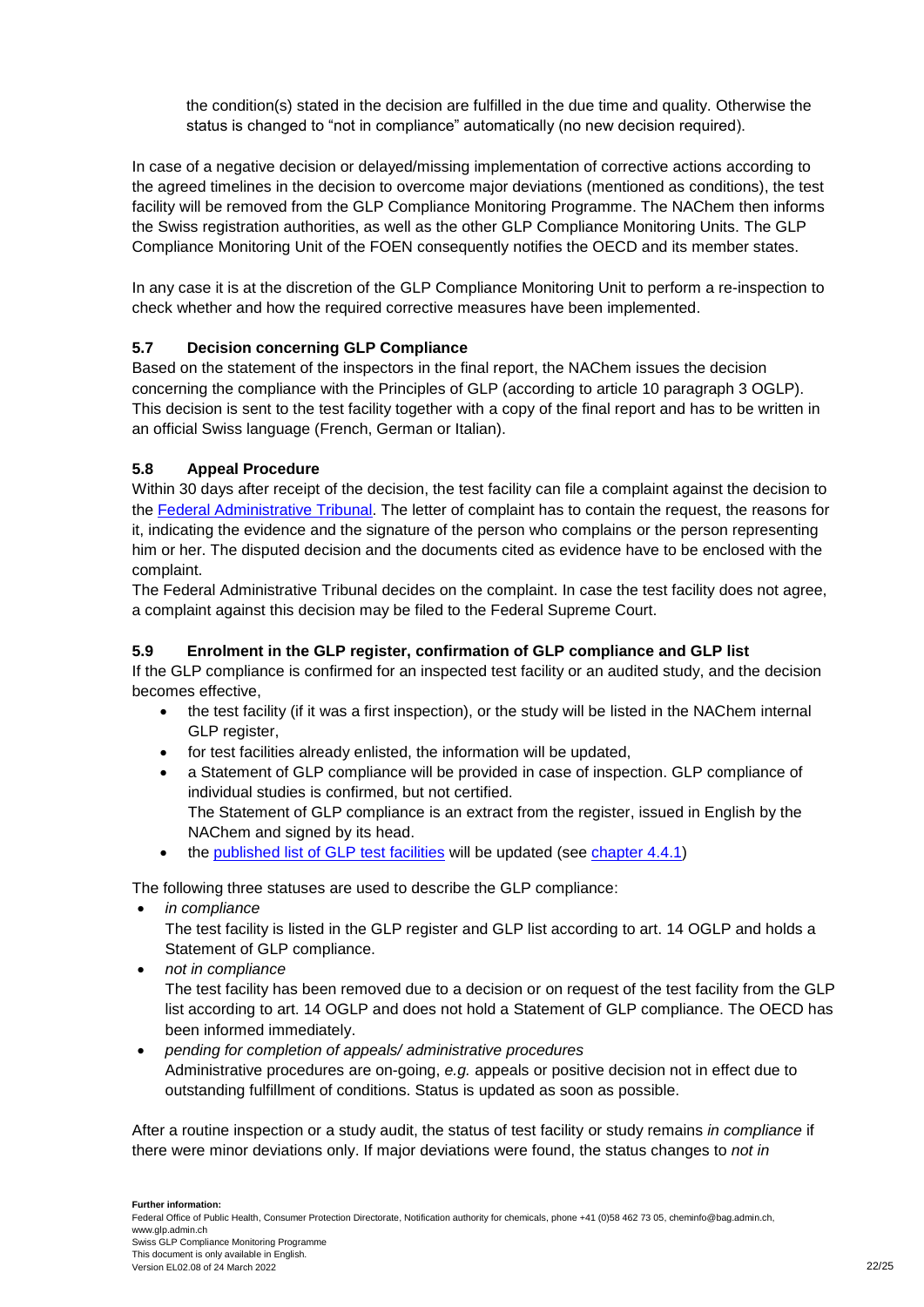*compliance* as soon as the negative decision is effective or to *pending for completion of appeals/ administrative procedures* until fulfillment of conditions or in case of an appeal. The current status of all test facilities and study audits are communicated to the OECD in an annual overview.

#### <span id="page-22-0"></span>**5.10 Service providers**

Companies providing services such as IT or archiving services to GLP test facilities or test sites are not considered to be test facilities or test sites since they have not the personnel, premises and operational units that are necessary for conducting studies. They can therefore not enrole in the GLP Compliance Monitoring Programme. However, they may receive a letter of confirmation that their services meet GLP requirements after an successful inspection verifying the quality of the services provided.

Service providers are inspected every 2-3 years, whenever possible within the frame of a test facility inspection. Inspections of service provides are planned the same way as inspections of test facilities. After completion of the test facility inspection the GLP compliance monitoring unit sends a draft inspection report to the test facility including the findings concerning the service provider. The service provider receives a draft letter from the GLP compliance monitoring unit summarizing the inspection results concerning his activities. The letter is finalized after the inclusion of the comments of the service provider. This letter will then be sent to the service provider (with copy to the NAChem). After the service provider confirmed that corrective actions sufficiently addressed any deviations, the NAChem issues a confirmation of meeting GLP requirements to the service provider and a copy thereof will be sent to the competent GLP compliance monitoring unit.

The NAChem updates the entry of the service provider in the GLP register and [published list.](https://www.anmeldestelle.admin.ch/chem/en/home/themen/gute-laborpraxis/service-providers.html) An invoice of CHF 100.00 will be issued by the NAChem for issuing the GLP confirmation of GLP compliance. The inspecting GLP compliance monitoring authority will issue an invoice (CHF 200.00 per hour) according to article 1, paragraph 1 of the ChemGebV.

#### <span id="page-22-1"></span>**5.11 Confidentiality**

The documents made available by the test facility before, during or after the inspection or study audit, and the records written by the inspectors are not official documents according the Freedom of Information Act [\(FoIA\)](http://www.admin.ch/ch/e/rs/c152_3.html) article 5 paragraph 3, but documents for personal use (Freedom of Information Ordinance [\(FoIO\)](http://www.admin.ch/ch/e/rs/c152_31.html) article 1 paragraph 3). They are archived with the original inspection report.

Decisions, inspection and study audit reports are official documents. They are handled as confidential according to the exceptions in article 7 of the FoIA.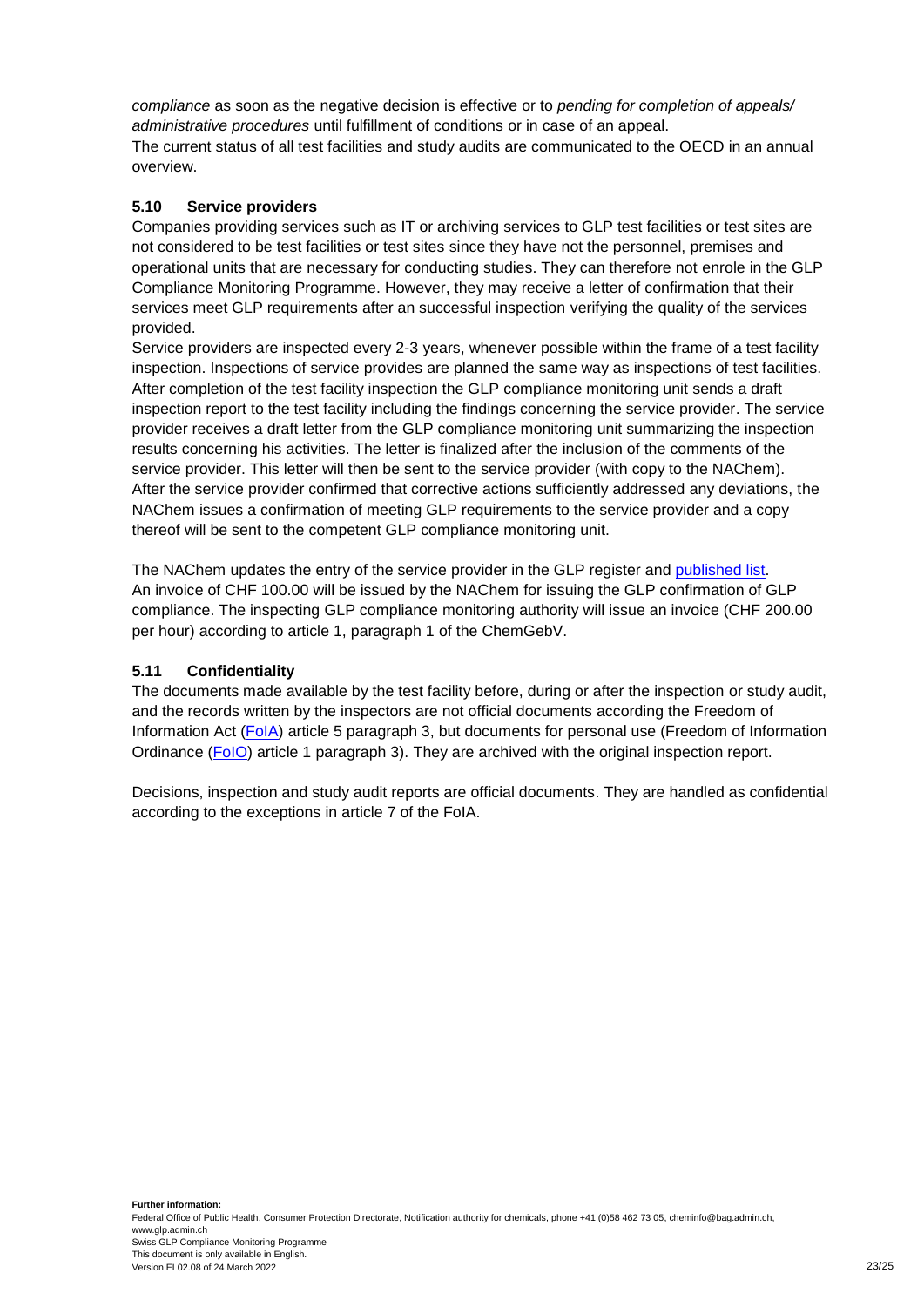## <span id="page-23-0"></span>**6 Contacts between the GLP authorities and the test facilities**

Beside the inspections and the direct contacts with individual test facilities to address specific questions, the GLP authorities communicate usually via the following means.

## <span id="page-23-1"></span>**6.1 GLP Newsletter**

The three GLP Compliance Monitoring Units and the NAChem publish a yearly GLP Newsletter, containing information of general interest, e.g. new interpretations of the Principles of GLP. The newsletter is sent electronically to all test facilities participating in the GLP Compliance Monitoring Programme.

#### <span id="page-23-2"></span>**6.2 GLP Web site**

The NAChem maintains a web site concerning *i.a.* the GLP Compliance Monitoring Programme, legal information, the GLP list as well as information on the GLP Compliance Monitoring Units [\(www.glp.admin.ch\)](http://www.glp.admin.ch/).

## <span id="page-23-3"></span>**6.3 GLP Meetings**

Upon request of interested parties such as SPAQA or scienceindustries (Business Association Chemistry Pharma Life Sciences), the GLP authorities attend meetings for discussions or presentations on GLP relevant topics.